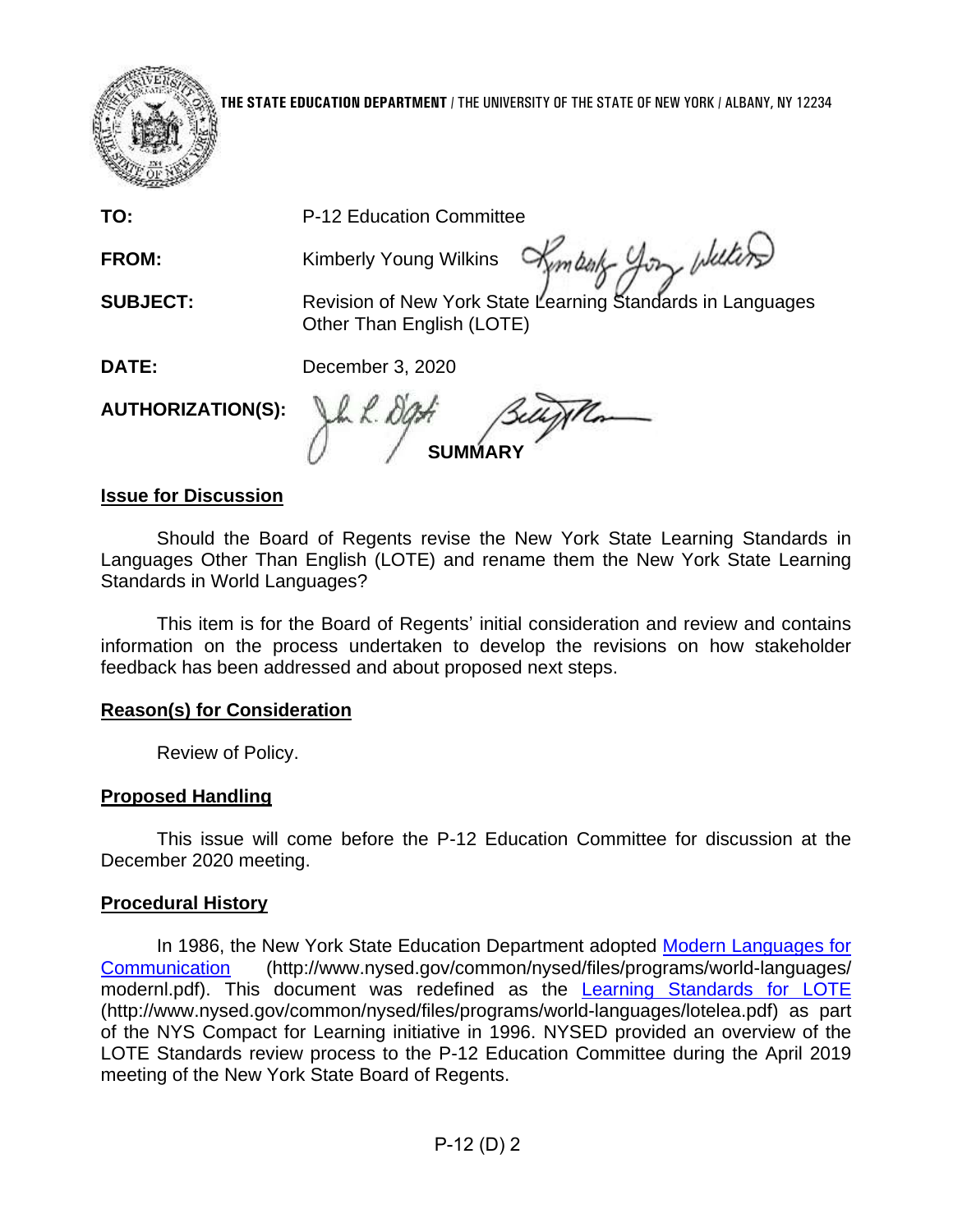#### **Background Information**

 As with any set of standards, it is best practice for the Department to conduct a periodic The New York State Learning Standards in LOTE have not been revised in 24 years. standards review to ensure that the learning standards are rigorous, appropriate, and represent what a student should know and be able to do in a specific subject area.

In 2017, the Office of Bilingual Education and World Languages (OBEWL) created the World Language Leadership Team that partners and collaborates with the Department on a bi-monthly basis to provide professional learning, create instructional and pedagogical resources, and inform the standards review process. A list of members of this team, now called the World Language Content Advisory Panel (WLCAP), is provided in Appendix B.

update them, informed by the national World-Readiness Standards for Learning Languages forLearningLanguages.pdf), in order to advance world language education in New York The current Learning Standard[s for LOTE](http://www.nysed.gov/common/nysed/files/programs/world-languages/lotelea.pdf) are organized around two top-level standards: Communication (students will be able to use a language other than English for communication) and Culture (students will develop cross-cultural skills and understandings). The standards define three achievement benchmarks (Checkpoints A, B, and C) and 15 spiraled curricular topics. The goal in revising the NYS Learning Standards for LOTE is to (https://www.actfl.org/sites/default/files/publications/standards/World-ReadinessStandards State and better prepare students who are college, career, civic, and world ready.

#### Draft New York State Learning Standards in World Languages and Field Engagement **Strategy**

 NYSED World Language Standards and Professional Learning Initiative. The primary purpose of this initiative was to review and investigate potential updates to the New York State Learning Standards in LOTE. This work began with a research study on how the New suggestions about how those standards could better support their students' learning. An longer saw a direct connection between the *Modern Languages for Communication* (on In 2013, NYSED partnered with CUNY Queens College to improve professional development and resources available to world language teachers, which resulted in the York State Learning Standards for LOTE were being used by teachers and those teachers' analysis of the findings of this survey demonstrated that the majority of those surveyed no which the standards were based) and their curricula.

 indicators developed by the National Council of State Supervisors for Languages (NCSSFL) Language Leadership Team, consisting of 20 leaders and experts in the fields of language Instead, they recommended that the New York State Learning Standards be aligned with high level practices, including national initiatives on proficiency-based curriculum, performance assessments and the [NCSSFL-ACTFL Can-Do Statements](https://www.actfl.org/resources/ncssfl-actfl-can-do-statements)  (https://www.actfl.org/resources/ncssfl-actfl-can-do-statements) (benchmark performance and the American Council on the Teaching of Foreign Languages (ACTFL)). The World acquisition and world language teacher preparation, was established in 2018 to assist the Department in the standards revision process. This team's work has resulted in a set of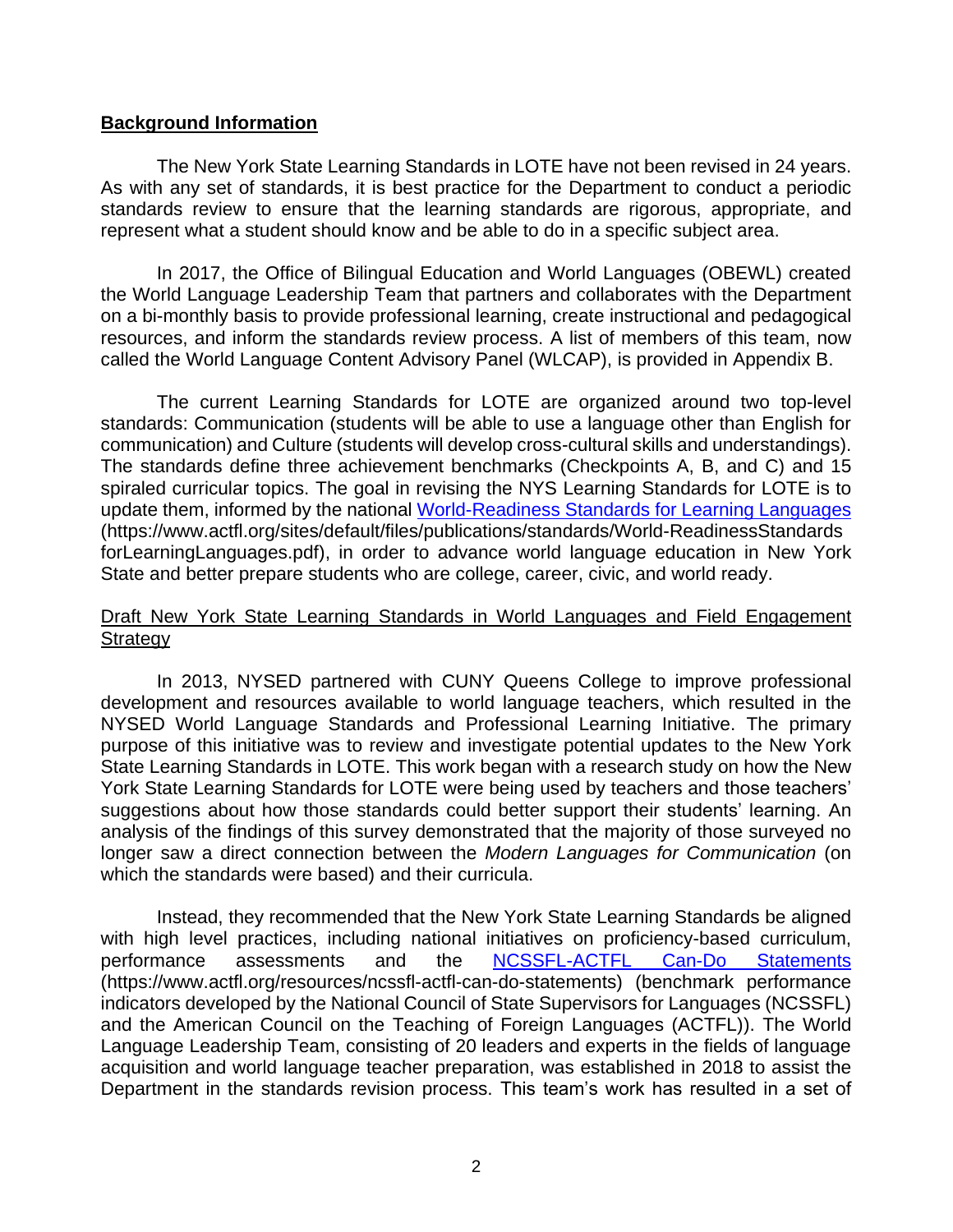is proposed to be renamed as the New York State Learning Standards in World Languages, recommendations for revision to the New York State Learning Standards for LOTE, which and a plan for implementation of said standards if adopted by the Board of Regents.

 college/university faculty), building and district administrators, BOCES and Regional To ensure that these revised learning standards reflect the views of educators and stakeholders from throughout New York State, the Department, in collaboration with the World Language Leadership Team, convened ten Standards Review Committees, including seven regional committees and three Language-Specific Committees (American Sign Language, Classical Languages, and Indigenous Languages). The rosters of these committees are included in Appendix C. Members of these committees totaled over 200 people, including world language teachers (elementary, middle school, high school, and Bilingual Education Resource Network (RBERN) representatives, and a high school student representative. From May 2019 to February 2020, the committees met six times to draft recommended revisions to the NYS Learning Standards for World Languages. The proposed revisions were then released to the public, along with a survey that gathered feedback from stakeholders across New York State.

 vast majority of respondent feedback expressed strong support for all proposed revisions to included suggestions related to the need for professional learning, resources, and guidance Examinations and Regents Examinations in world languages. This feedback was The Department received 1,120 individual responses to this stakeholder survey. The the standards (see Appendix I for a summary of survey responses). Survey responses also documents to prepare for the implementation of the proposed standards. Additional feedback included requests for the reinstatement of the Second Language Proficiency incorporated into the revised standards that are presented for consideration by the NYS Board of Regents.

#### Implementation Plan

 The draft Implementation Plan for the NYS Learning Standards in World Languages Learning to Enhance Instruction (Curriculum, Assessment, and Instruction), Materials and is being developed to guide planning and implementation if the Board of Regents adopts the proposed revisions. The plan will include four critical components: Standards, Professional Resource Support, and Administrative and Community Support.

#### Next Steps

 Languages Other Than English (LOTE) to World Languages. In the winter of 2021, after from Languages Other Than English (LOTE) to World Languages. Following this public Department staff will further revise the Learning Standards for LOTE based on feedback from the Board of Regents following the December meeting. Department staff will give a second presentation to the Board of Regents in February 2021 asking the Board to consider adoption of the revised standards and to consider the regulatory change from Board of Regents approval, a public comment period will be held on the regulatory change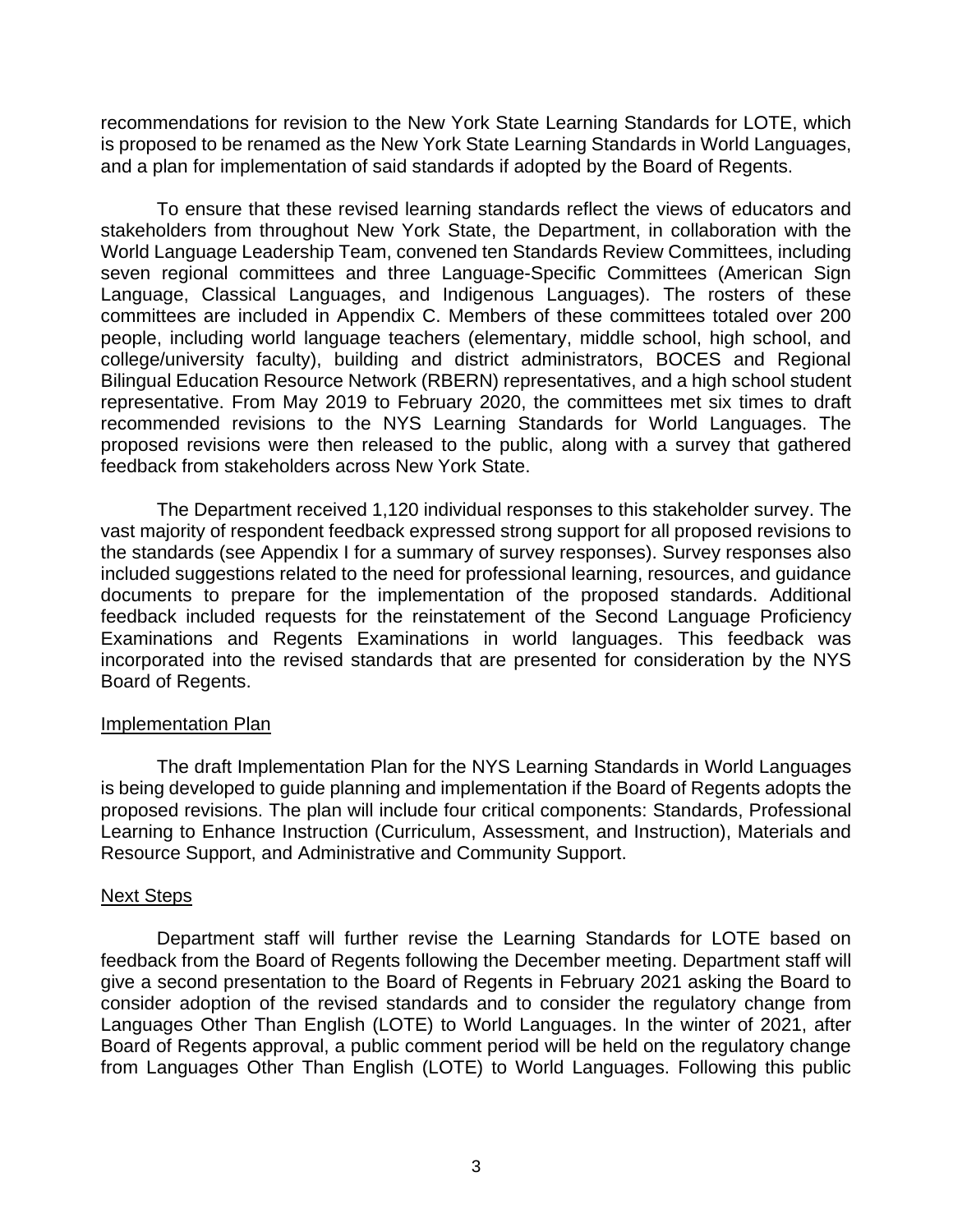comment period, Department staff will make a recommendation to the Board of Regents in the spring of 2021 to adopt the proposed regulatory change.

#### **Related Regents Items**

Not applicable.

#### **Recommendation**

Not applicable.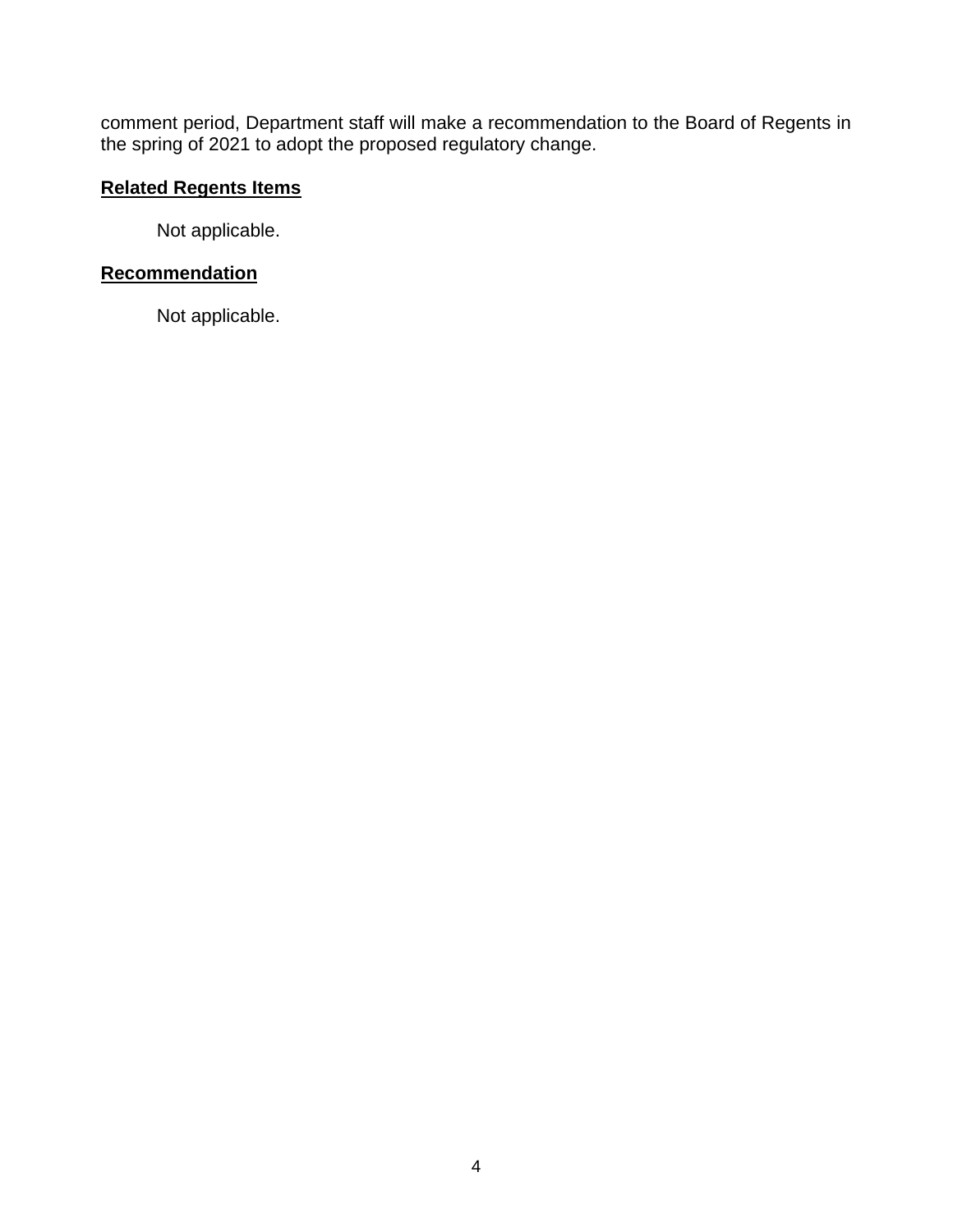# **Appendix A: World Languages Organizations in New York State**

| <b>Acronym</b>                              | <b>Organization Name</b>                                                               |  |
|---------------------------------------------|----------------------------------------------------------------------------------------|--|
| <b>ALOUD</b>                                | Association of Teachers of Orange, Ulster, Dutchess and<br><b>Surrounding Counties</b> |  |
| <b>COLT</b>                                 | Capital Organization of Language Teachers                                              |  |
| <b>NYS TESOL</b>                            | New York State Teachers of English to Speakers of Other<br>Languages                   |  |
| <b>NYSABE</b>                               | New York State Association for Bilingual Education                                     |  |
| <b>NYSAFLT</b>                              | New York State Association of Foreign Language<br><b>Teachers</b>                      |  |
| <b>NYSAFLT Rochester</b><br><b>Regional</b> | <b>Rochester Chapter of NYSAFLT</b>                                                    |  |
| <b>NYSAWLA</b>                              | New York State Association of World Language<br>Administrators                         |  |
| <b>NYSUT</b>                                | <b>New York State United Teachers</b>                                                  |  |
| <b>PWRFL</b>                                | Putnam Westchester Regions Foreign Language<br><b>Educators</b>                        |  |
| <b>WNYFLEC</b>                              | Western New York Foreign Language Educators Council                                    |  |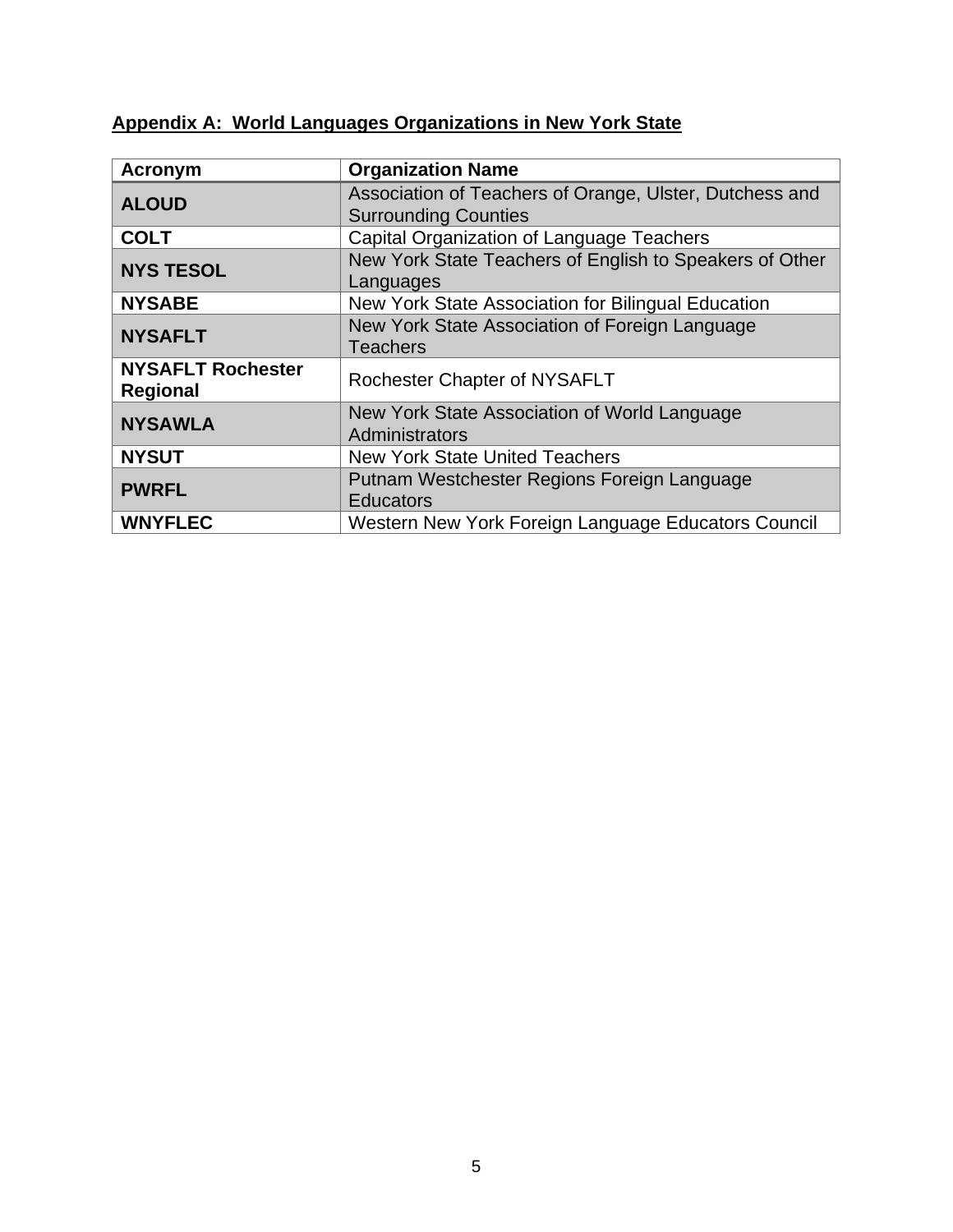# **Appendix B: World Languages Leadership Team (Content Advisory Panel)**

| <b>Name</b>                                                                                                                                               | <b>Affiliation/Organization</b>                                                                                                                         | <b>Region</b>           |
|-----------------------------------------------------------------------------------------------------------------------------------------------------------|---------------------------------------------------------------------------------------------------------------------------------------------------------|-------------------------|
| Joan Anderson<br>Chairperson, World Languages Dept.                                                                                                       | East Williston UFSD (retired)                                                                                                                           | Long<br>Island          |
| John Carlino<br><b>Executive Director</b>                                                                                                                 | NYSAFLT;<br><b>NECTFL (North East</b><br>Conference on the Teaching of<br>Foreign Languages)                                                            | Statewide               |
| <b>Jill Crooker</b><br>Consultant                                                                                                                         | <b>College Board (Advanced</b><br>Placement)<br><b>Pittsford Central Schools</b><br>(retired)                                                           | Mid-West                |
| Jenny Delfini<br>1st Vice President / Past President<br><b>Teacher of French and Spanish</b>                                                              | NYSAFLT / ALOUD<br><b>New Paltz CSD</b>                                                                                                                 | Hudson<br>Valley        |
| Dr. Jennifer Eddy (term ended 6/20)<br>Assoc. Professor of World Language<br>Education, Principal Investigator:<br><b>NYSED World Language Initiative</b> | Queens College, CUNY                                                                                                                                    | <b>New York</b><br>City |
| Maria Fenton<br>Resource Specialist, National Board<br><b>Network Regional Coordinator</b>                                                                | Mid-State RBERN at Onondaga<br><b>Cortland Madison BOCES (OCM</b><br><b>BOCES), Planning Committee</b><br>member of both NYSABE and<br><b>NYS TESOL</b> | Mid-State               |
| <b>Francesco Fratto</b><br>Director of World Languages,<br>Language Immersion & ENL<br>President                                                          | <b>Herricks CSD</b><br>NYSAWLA (New York State<br>Association of World Language<br>Administrators)                                                      | Long<br>Island          |
| <b>Willard Heller</b><br>Adjunct Lecturer of Spanish and<br><b>Student Teacher Supervisor</b>                                                             | <b>SUNY Geneseo</b><br><b>NECTFL Board Member</b>                                                                                                       | Western<br><b>NY</b>    |
| Susan Lafond<br><b>Assistant in Educational Services</b>                                                                                                  | <b>New York State United Teachers</b><br>(NYSUT), Federal Advocacy<br>Coordinator for NYS TESOL,<br>Member of NYSABE                                    | Statewide               |
| <b>Amanda Landers</b><br>American Sign Language Teacher                                                                                                   | <b>Syosset UFSD</b>                                                                                                                                     | Long<br>Island          |
| Lori Langer de Ramirez<br><b>Director of World and Classical</b><br>Languages                                                                             | <b>The Dalton School</b>                                                                                                                                | <b>New York</b><br>City |
| Dr. Patricia Lennon (term ended 6/20)<br><b>Instructor</b>                                                                                                | Queens College, CUNY                                                                                                                                    | <b>New York</b><br>City |
| Dr. Elaine Margarita<br>Instructor                                                                                                                        | Queens College, CUNY                                                                                                                                    | New York<br>City        |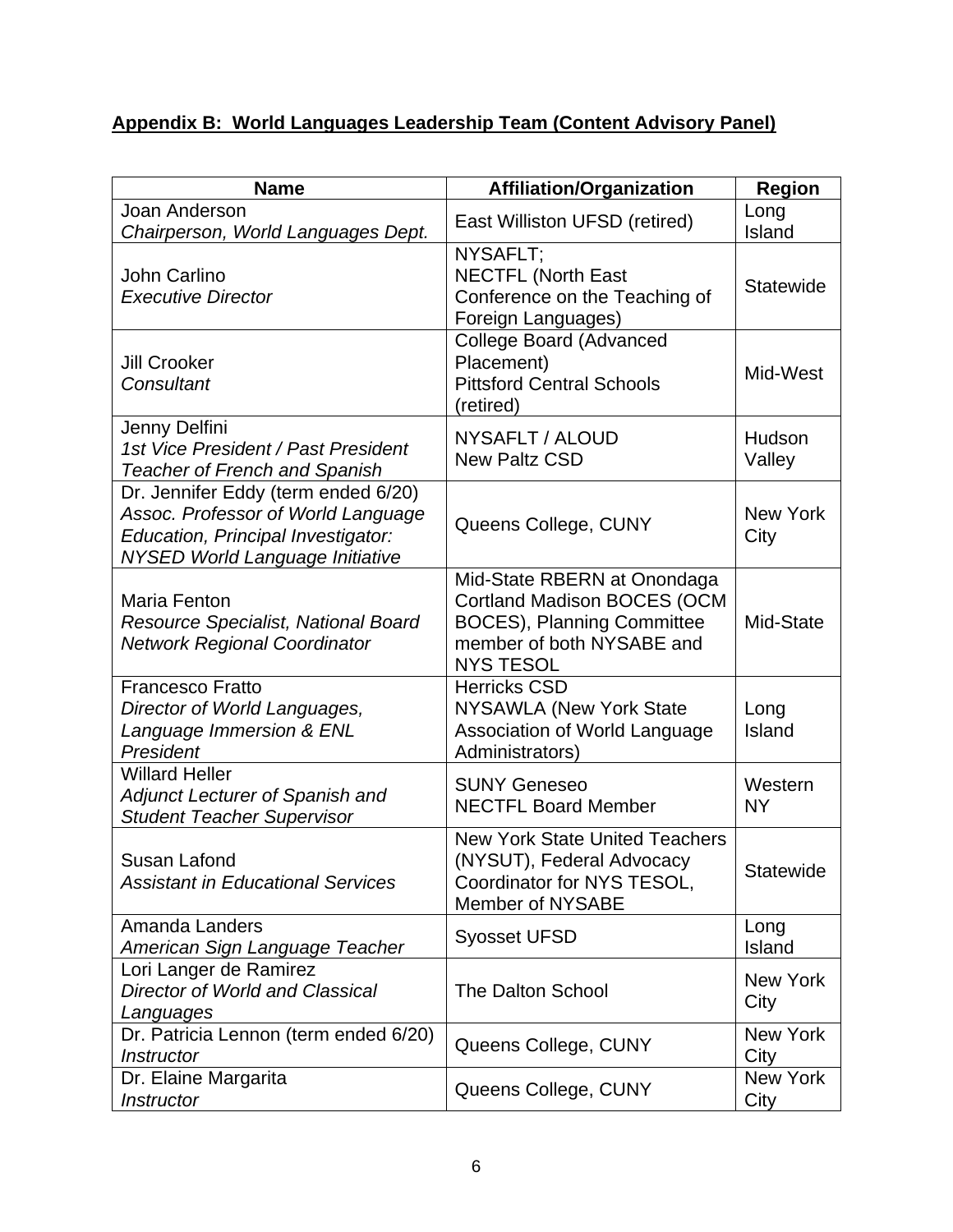| <b>Name</b>                                                                                                 | <b>Affiliation/Organization</b>                                                                        | <b>Region</b>    |
|-------------------------------------------------------------------------------------------------------------|--------------------------------------------------------------------------------------------------------|------------------|
| <b>Michael Mitchell</b><br>Spanish Teacher                                                                  | <b>Bethlehem CSD</b>                                                                                   | Capital          |
| Dr. Joanne O'Toole<br>Assoc. Professor, Curriculum &<br><b>Instruction; Student Teaching</b><br>Coordinator | <b>SUNY Oswego</b>                                                                                     | Mid-State        |
| Tanya Rosado-Barringer<br><b>Executive Director</b>                                                         | Mid-State RBERN at OCM<br>BOCES, Member of NYSABE,<br><b>NYS TESOL</b>                                 | Mid-State        |
| Jill Schimmel<br>Senior Director, World Languages                                                           | Division of Multilingual Learners,<br>New York City Department of<br>Education                         | New York<br>City |
| Elizabeth Slocum,<br>Instructor of French & Spanish                                                         | <b>Genesee Valley BOCES</b><br><b>Genesee Community College</b><br>Past President, NYSAFLT             | Mid-West         |
| Ron Woo<br><b>Executive Director</b>                                                                        | NYS Language Statewide<br><b>RBERN at New York University</b><br>Member of NYSABE, NYS<br><b>TESOL</b> | New York<br>City |

NYSED staff that are included in the World Language Leadership Team:

- Elisa Alvarez, Associate Commissioner, Office of Bilingual Education and World Languages (OBEWL)
- Laura Arpey, Associate in Education Improvement Services, OBEWL
- Candace Black, World Language Associate, OBEWL
- Ross Garmil, Supervisor of Education Programs, OBEWL
- • Kathleen Gremmler, Associate in Instructional Services, NYSED Office of State Assessment
- • Clarissa Jacobs-Roraback, Coordinator, NYSED Native American Education **Center**
- • Melissa Montague, Associate for English Language Arts, NYSED Office of Curriculum and Instruction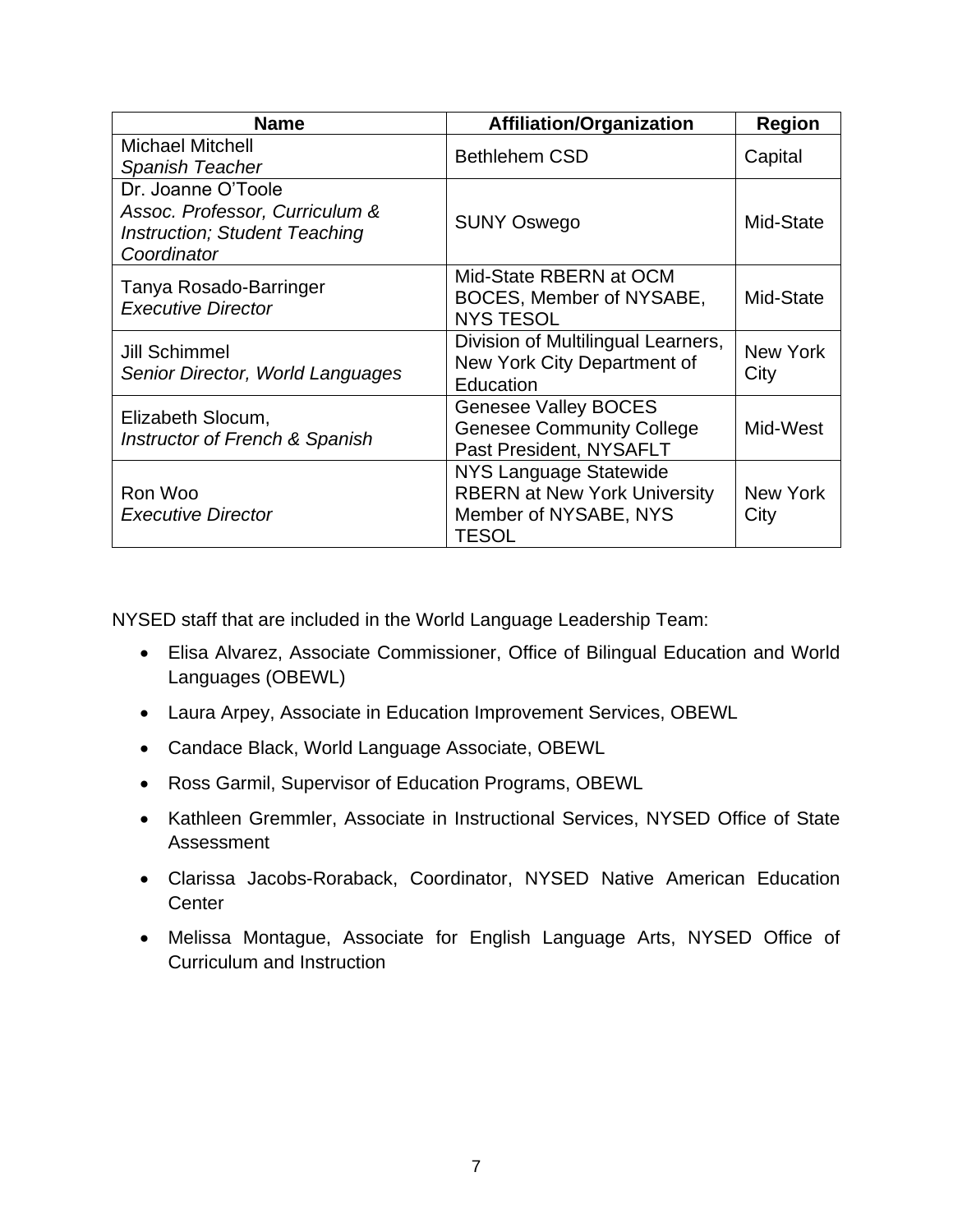#### **Appendix C: Regional Standards & Language-Specific Committees**

| <b>First Name</b> |                  |                                      |
|-------------------|------------------|--------------------------------------|
|                   | <b>Last Name</b> | <b>School/District/Organization</b>  |
| Sarah             | Cioffi           | Shenendehowa CSD                     |
| <b>Christine</b>  | Connor           | <b>North Colonie CSD</b>             |
| Emily             | Cooper           | Lake George Jr.-Sr. HS               |
| Amy               | DeAngelo         | <b>Shaker HS</b>                     |
| Jennifer          | Edson            | <b>Albany City SD</b>                |
| Rebecca           | Farrell          | <b>Ballston Spa HS</b>               |
| Susan             | Frost            | Lake George CSD                      |
| Alana             | Gaddor           | <b>Crown Point CS</b>                |
| Maureen           | Geagan           | Mohonasen CSD                        |
| Anastasia         | <b>Gouvitsas</b> | <b>Ballston Spa MS</b>               |
| Lisa              | <b>Hancock</b>   | <b>Wynantskill UFSD</b>              |
| Kathryn           | Inhelder         | <b>AuSable Valley CSD</b>            |
| Nicole            | Kerber           | <b>Bethlehem Central MS</b>          |
| Leslie            | <b>Kudlack</b>   | <b>Greenville CSD</b>                |
| Amy               | Lamb             | Oneonta HS                           |
| Margaret          | Leone            | <b>SUNY Plattsburgh</b>              |
| Shannon           | Lundgren         | <b>Bethlehem CSD</b>                 |
| Lorraine          | <b>Miner</b>     | <b>Cairo-Durham CSD</b>              |
| <b>Mike</b>       | <b>Mitchell</b>  | <b>Bethlehem CSD</b>                 |
| <b>Tiffany</b>    | <b>Phelps</b>    | <b>Burnt Hills-Ballston Lake CSD</b> |
| Colin             | Quinn            | Saratoga Springs CSD                 |
| Colleen           | Sheehan          | Cobleskill-Richmondville CSD         |
| <b>Brianna</b>    | <b>Steele</b>    | <b>Hudson Falls CSD</b>              |
| Jaimie            | <b>Weiss</b>     | <b>Shaker Junior HS</b>              |

#### **Capital-East Committee**

### **Hudson Valley Committee**

| <b>First Name</b> | <b>Last Name</b> | <b>School/District/Organization</b> |
|-------------------|------------------|-------------------------------------|
| Christine         | Aliventi         | <b>Chester Academy</b>              |
| Maria             | Ault             | Pierre Van Cortlandt MS             |
| Sally             | <b>Barnes</b>    | <b>Pierre Van Cortlandt MS</b>      |
| Katrina           | <b>Bauerlein</b> | Mahopac CSD                         |
| Amy               | Chiapperino      | <b>Nanuet UFSD</b>                  |
| Eleanor           | Dana             | Pine Bush CSD                       |
| Kate              | Del Vecchio      | <b>Carmel CSD</b>                   |
| Jenny-Lynn        | Delfini          | <b>New Paltz CSD</b>                |
| Alycia            | <b>DeVito</b>    | <b>Minisink Valley CSD</b>          |
| Sonia             | Flannory         | Thornton HS (NYS TESOL)             |
| Michael           | Lauria           | <b>Carmel HS</b>                    |
| Maria             | <b>Neto</b>      | <b>Nellie Thornton HS</b>           |
| Eric              | Odynocki         | <b>Byram Hills HS</b>               |
| Alexandra         | Piedmonte        | Orange-Ulster BOCES (NYS TESOL)     |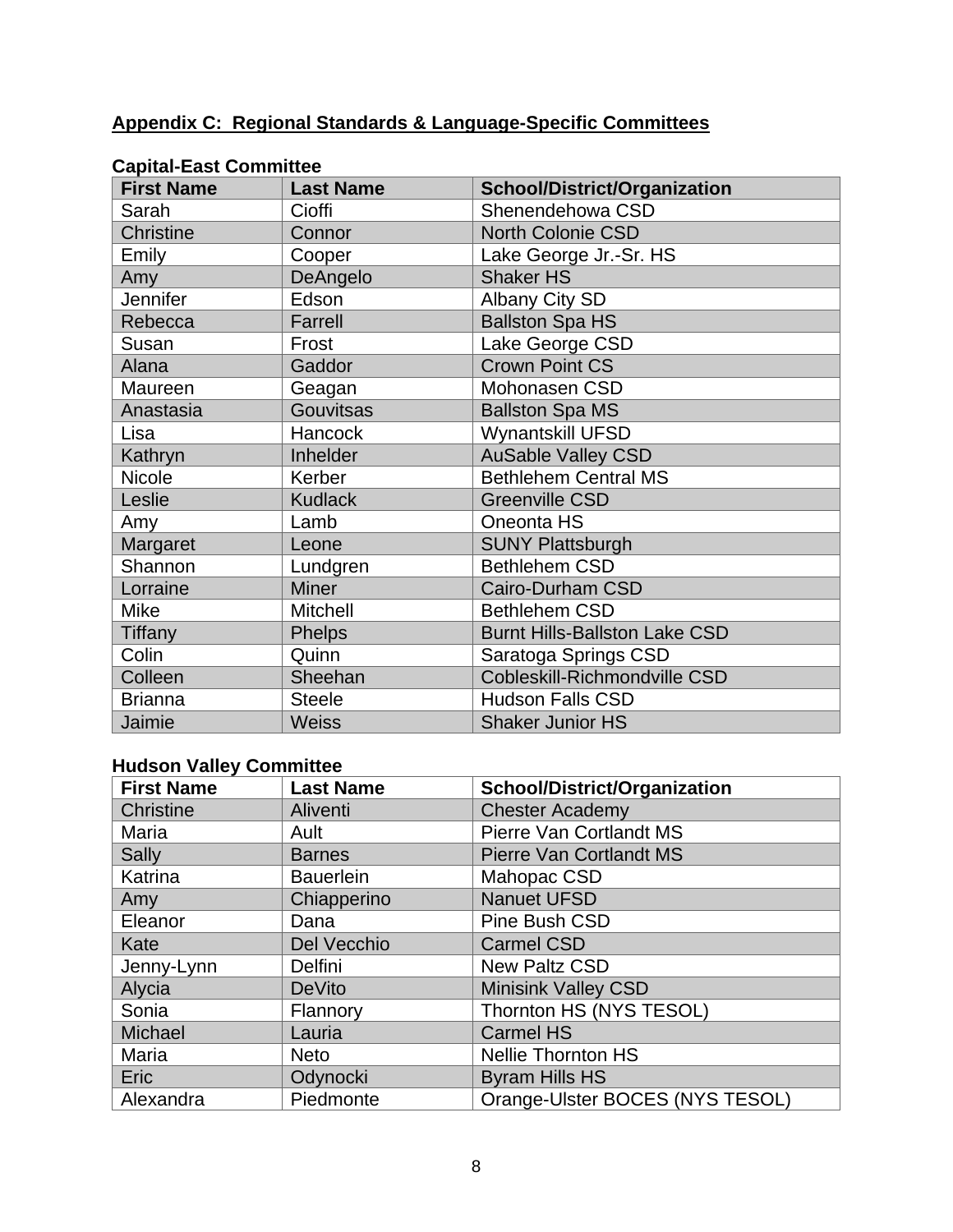| <b>First Name</b> | <b>Last Name</b> | <b>School/District/Organization</b> |
|-------------------|------------------|-------------------------------------|
| Erin              | <b>Plati</b>     | Pawling HS                          |
| Amanda            | Rosenhagen       | <b>Arlington CSD</b>                |
| Kaleigh           | <b>Thomas</b>    | <b>Carmel HS</b>                    |
| <b>Chris</b>      | Thoren           | Edgemont Jr./Sr. HS                 |
| <b>Alexis</b>     | Thornton         | <b>Putnam Valley HS</b>             |
| Victoria          | <b>Viskovich</b> | <b>Felix Festa MS</b>               |
| Jamie             | <b>Weiss</b>     | <b>Hudson City SD</b>               |

#### **Long Island Committee**

| <b>First Name</b> | <b>Last Name</b> | <b>School/District/Organization</b>   |
|-------------------|------------------|---------------------------------------|
| Jacqueline        | Ammirato         | Longwood CSD (NYSABE, NYS TESOL)      |
| William           | Anderson         | Massapequa SD (NYS TESOL)             |
| Leonor Penélope   | <b>Boerum</b>    | <b>Riverhead HS</b>                   |
| Silvia            | <b>Bonanno</b>   | South Side HS                         |
| Laura Anne        | Centauro         | <b>Commack Schools</b>                |
| Lionel            | Chan             | <b>Jericho UFSD</b>                   |
| <b>Sallie</b>     | Culloton         | Smithtown West HS/Great Hollow MS     |
| <b>TinaMarie</b>  | <b>DeFalco</b>   | <b>Miller Place Schools</b>           |
| Arlys             | Digena           | Long Beach HS                         |
| Anna              | Domingo          | <b>Commack HS</b>                     |
| Janet             | <b>Escher</b>    | Woodmere MS                           |
| Annalisa          | Fasano           | <b>Miller Place Schools</b>           |
| Jessica           | Fu               | <b>Herricks UFSD</b>                  |
| Kerri             | Golini           | Three Village CSD                     |
| <b>Stacey</b>     | Humphreys        | <b>Levittown PS</b>                   |
| Amy               | Kaufman          | <b>Lawrence PS</b>                    |
| Margaret          | Krone            | <b>Commack UFSD</b>                   |
| Karen             | Maisano          | <b>Islip UFSD</b>                     |
| Laurie            | Marshall-Lauria  | <b>Manhasset PS</b>                   |
| Richard           | Martino          | <b>Middle Country CSD</b>             |
| Mustapha          | <b>Masrour</b>   | <b>Hofstra University (NYS TESOL)</b> |
| Elvira            | <b>Morse</b>     | <b>Hofstra University</b>             |
| Kelly             | Paciaroni        | <b>Baldwin CSD</b>                    |
| Jamie             | Pajan            | <b>Tuckahoe Common SD</b>             |
| David             | <b>Riley</b>     | Southampton PS                        |
| <b>Keith</b>      | <b>Scharf</b>    | <b>Bayport-Blue Point HS</b>          |
| <b>Theresa</b>    | Scudiero         | Long Beach PS                         |
| Joel              | Sidwell          | Hauppauge HS                          |
| Tara              | Tassani          | <b>Cold Spring Harbor CSD</b>         |
| Catherine         | Visconti         | <b>Turtle Hook MS</b>                 |
| Lingling          | Xie              | Queens College                        |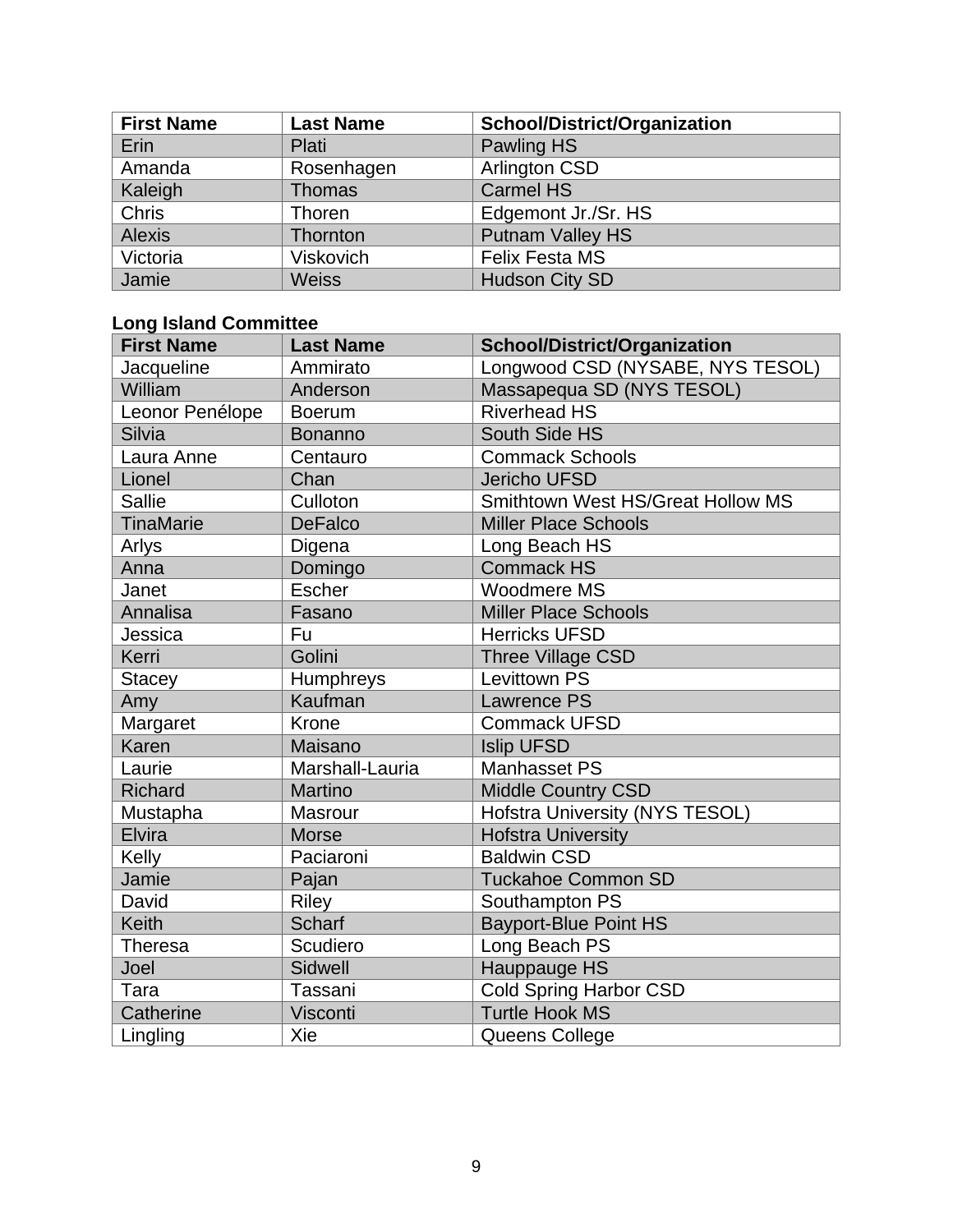#### **Mid-State Committee**

| <b>First Name</b> | <b>Last Name</b> | <b>School/District/Organization</b>            |
|-------------------|------------------|------------------------------------------------|
| <b>Nicole</b>     | Alberico-Farr    | <b>CW Baker HS</b>                             |
| Angela            | Alessandro       | Syracuse City SD (NYSABE, NYS<br><b>TESOL)</b> |
| Lou               | <b>Baskinger</b> | <b>OHM BOCES</b>                               |
| Jolene            | <b>Bennett</b>   | Chittenango HS                                 |
| <b>Jennifer</b>   | <b>Berie</b>     | <b>Sackets Harbor CS</b>                       |
| Evelyn            | <b>Bibbins</b>   | South Jefferson CSD                            |
| Tracy             | <b>Brady</b>     | Afton MS/HS                                    |
| Anna              | <b>Burns</b>     | <b>Liverpool CSD</b>                           |
| Kathryn           | Clinton          | <b>Syracuse University</b>                     |
| Eric              | Gamboa-Caneo     | <b>Westmoreland CSD</b>                        |
| Lillivette        | Garcia           | <b>Syracuse City SD</b>                        |
| Benjamin          | Gerardi          | <b>Baldwinsville CSD</b>                       |
| Jeri              | Gosier           | Case MS                                        |
| Kimberley         | <b>Harter</b>    | <b>Mexico HS</b>                               |
| Charlene          | Holmes-Sullivan  | <b>Auburn Enlarged City SD</b>                 |
| Natasha           | Homa             | <b>New Hartford CS</b>                         |
| Xiuyan            | Huo              | Oneida BOCES                                   |
| <b>Brianna</b>    | Jaspersohn       | LaFargeville CS                                |
| Jessica           | Killian          | Jordan-Elbridge CSD                            |
| <b>Marisol</b>    | Marcin           | <b>Binghamton University</b>                   |
| Lucille           | Matt             | Oneida-Madison-Herkimer BOCES                  |
| Julie             | Mugavero         | <b>Vestal CSD</b>                              |
| Amy               | O'Riley          | <b>General Brown HS</b>                        |
| <b>Barbara</b>    | Patterson        | <b>Liverpool MS</b>                            |
| Diana             | Perez            | Syracuse City SD                               |
| Rosanne           | Perla            | East Syracuse Minoa CSD                        |
| Colleen           | Pierce           | <b>West Genesee MS</b>                         |
| Françoise         | Piron            | South Jefferson CSD                            |
| Heather           | Puchta           | North Syracuse CSD                             |
| Carmen            | Rehrl-Ruggio     | G. Ray Bodley HS                               |
| Kimberly          | Rice             | <b>Mexico HS</b>                               |
| Kitty             | Robinson         | Jamesville-DeWitt CSD                          |
| Jennifer          | Roethel          | <b>West Genesee CSD</b>                        |
| Pamela            | <b>Russell</b>   | North Syracuse CSD                             |
| Amanda            | Silva            | <b>Cincinnatus CS</b>                          |
| <b>Stewart</b>    | Smith            | Liverpool CSD, SUNY Oswego                     |
| Christopher       | Solan            | Onondaga CSD                                   |
| Kate              | <b>Stewart</b>   | <b>Fayetteville-Manlius HS</b>                 |
| Rebecca           | <b>Tice</b>      | Dryden CSD                                     |
| Sabine            | Wintermute       | Ithaca HS                                      |
| Sarah             | Woodward-Jones   | Fayetteville-Manlius Schools                   |
| Kelly (Xiaodan)   | Zhang            | <b>Watkins Glen HS</b>                         |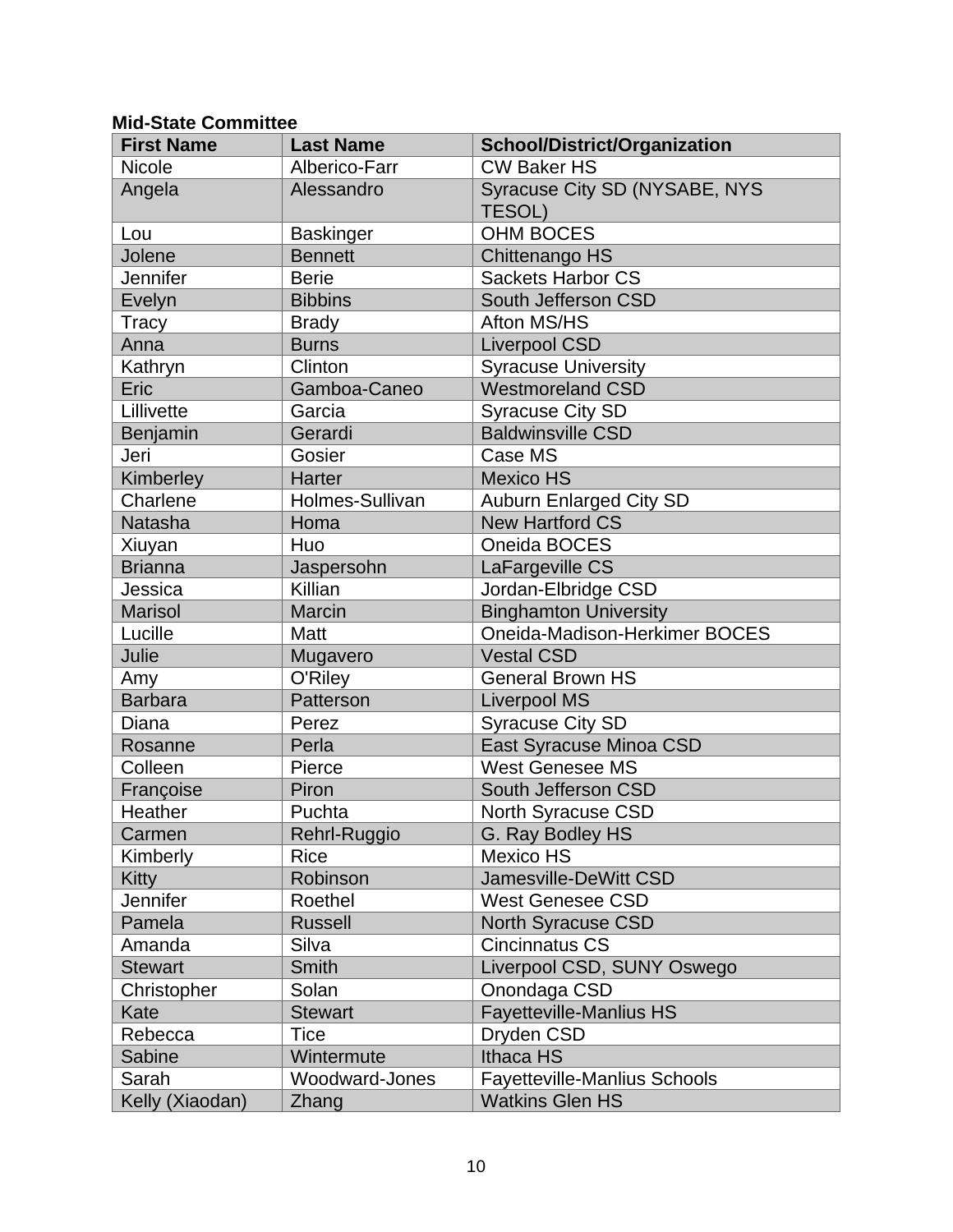#### **Mid-West Committee**

| <b>First Name</b> | <b>Last Name</b> | <b>School/District/Organization</b>      |
|-------------------|------------------|------------------------------------------|
| Marium            | Abugasea Heidt   | <b>SUNY Brockport</b>                    |
| Alisa             | Belanger         | Our Lady of Mercy School for Young Women |
| Tiffany           | <b>Bratz</b>     | Horseheads HS                            |
| <b>Christine</b>  | <b>Brucker</b>   | <b>Webster CSD</b>                       |
| Marie             | Campanaro        | Spencerport CSD (retired)                |
| Shari             | <b>Ebert</b>     | <b>Pittsford CS</b>                      |
| Julie             | Gangai           | <b>Gates Chili HS</b>                    |
| Leslie            | Hall             | <b>Webster CS</b>                        |
| Catherine         | Honness          | <b>Corning-Painted Post SD</b>           |
| Laura             | Johnson          | <b>Batavia HS</b>                        |
| Kathleen          | Lehman           | <b>Webster CSD</b>                       |
| Lisa              | Lilley           | <b>Webster CSD</b>                       |
| Francia           | Marrot           | <b>Rush-Henrietta Senior HS</b>          |
| Sara              | Moyer            | <b>Spencerport HS</b>                    |
| Amber             | <b>Nolan</b>     | Odessa-Montour CSD                       |
| Stephanie         | O'Connor         | <b>Webster Schroeder HS</b>              |
| Linda             | Palmer           | <b>Brighton HS</b>                       |
| Sarah             | Pennica          | Canandaigua MS                           |
| Kimberly          | Rayton           | <b>Webster Schroeder HS</b>              |
| Katherine         | <b>Resch</b>     | <b>Spencerport HS</b>                    |
| Frank             | Rossi            | <b>SUNY College at Brockport</b>         |
| Renee             | Sheelar          | Churchville-Chili CSD                    |
| Shawnna           | <b>Sweet</b>     | Monroe 2-Orleans BOCES (NYSABE, NYS      |
|                   |                  | TESOL)                                   |
| Melanie           | <b>Thomas</b>    | <b>Spencerport CSD</b>                   |
| Ida               | Wilder           | Greece Athena HS                         |

#### **New York City Committee**

| <b>First Name</b> | <b>Last Name</b> | <b>School/District/Organization</b>           |
|-------------------|------------------|-----------------------------------------------|
| Dr. G. Anthony    | <b>Benners</b>   | New York City Dept. of Education              |
| Hyunjoo           | Kwon             | New York University (NYSABE)                  |
| Shenzhan          | Liao             | China Institute in America                    |
| Jiazi             | Lin              | Brooklyn HS of the Arts                       |
| Zhongyi           | Lin              | <b>Francis Lewis HS</b>                       |
| Jian              | Liu              | NYSED - OBEWL                                 |
| Francesca         | <b>McAuliffe</b> | <b>Stuyvesant HS</b>                          |
| Maria             | Mejia            | <b>New Visions Charter HS</b>                 |
| Wanda             | <b>Nunez</b>     | Parent                                        |
| Pierrelyne        | Pierre           | Brooklyn HS of the Arts                       |
| Jounghye          | <b>Rhi</b>       | East-West School of Intl. Studies<br>(NYSABE) |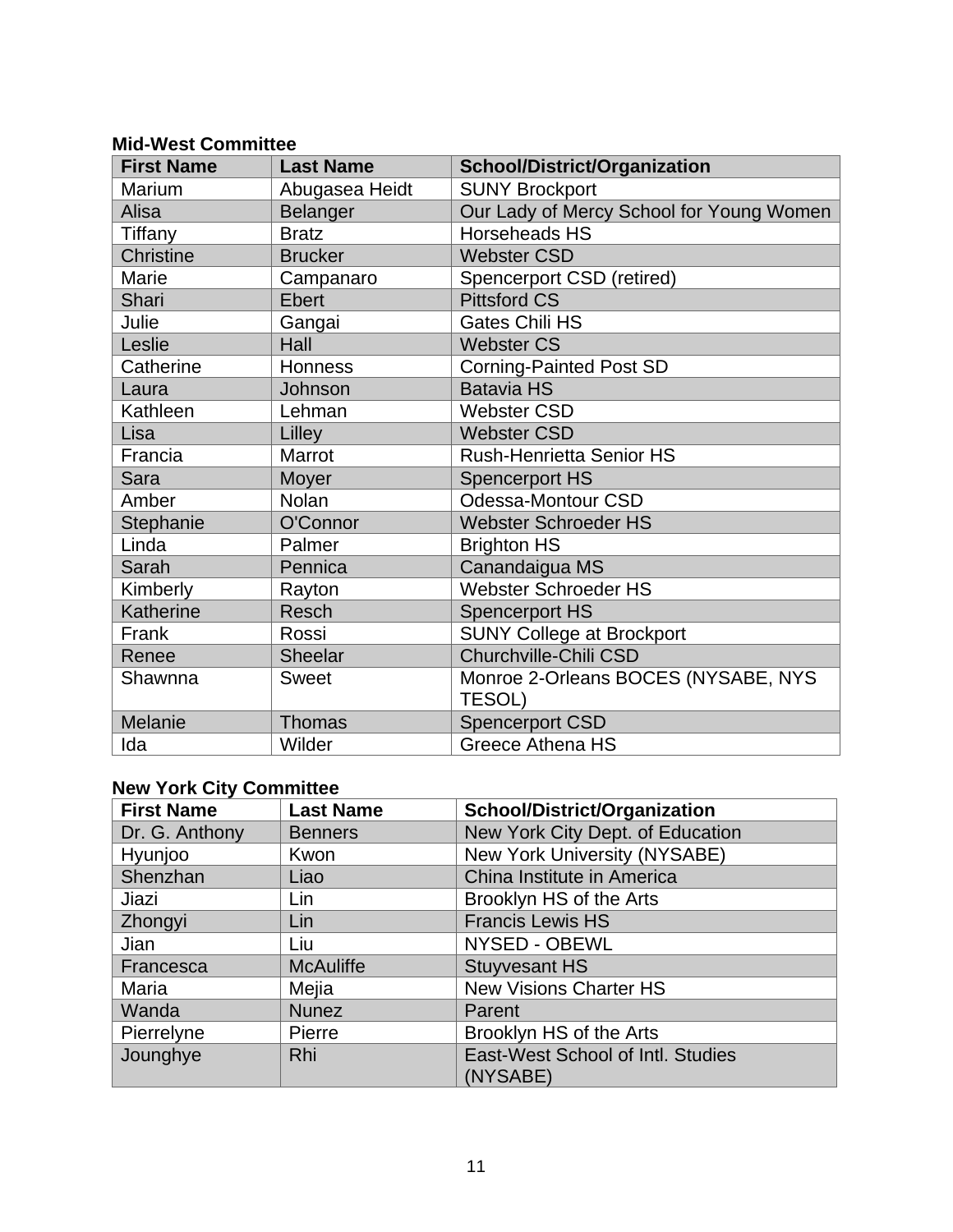| <b>First Name</b> | <b>Last Name</b>  | <b>School/District/Organization</b>   |
|-------------------|-------------------|---------------------------------------|
| Roser             | Salavert          | NYC RBE-RN - Fordham University,      |
|                   |                   | NYSABE, NYS TESOL                     |
| Ana               | Sanabria          | <b>Port Richmond HS</b>               |
| Cristina          | Santiago-Campbell | <b>Brooklyn Technical HS (NYSABE)</b> |
| Jill              | <b>Schimmel</b>   | New York City Dept. of Education      |
| Michele           | Sennon-Britton    | James Madison HS                      |
| <b>Nisha</b>      | Silochan          | <b>HS for Arts and Business</b>       |
| Erica             | Thomas            | New York City Department of Education |
| Nataliya          | Ushakova          | <b>Staten Island Technical HS</b>     |

#### **Western NY Committee**

| <b>First Name</b> | <b>Last Name</b> | <b>School/District/Organization</b>   |
|-------------------|------------------|---------------------------------------|
| <b>Meredith</b>   | Anthony          | <b>Hutch Tech HS</b>                  |
| David             | <b>Baez</b>      | <b>Retired Administrator (NYSABE)</b> |
| Alicia            | <b>Barinas</b>   | <b>Buffalo PS</b>                     |
| Anna              | Cartwright       | <b>Orchard Park HS</b>                |
| Lori              | Chilcott         | <b>Williamsville South HS</b>         |
| Sarah             | Crowe            | <b>Holland CS</b>                     |
| Kristen           | D'Alessandro     | <b>Buffalo Academy of Science</b>     |
| Eileen            | <b>Finn</b>      | Allegany-Limestone Central MS HS      |
| Jenna             | Gaske            | <b>Iroquois CSD</b>                   |
| <b>Mary Ellen</b> | Gianturco        | <b>Depew UFSD</b>                     |
| Juan              | Hernandez        | <b>Emerson School of Hospitality</b>  |
| Walter            | <b>Hopkins</b>   | <b>Houghton College</b>               |
| Martha            | Horohoe          | Buffalo Academy of the Sacred Heart   |
| Kellie            | Maranto          | <b>Amherst Central HS</b>             |
| Julie             | McIntyre         | Niagara Falls City SD                 |
| Petra             | Mencia           | <b>Buffalo PS (NYSABE)</b>            |
| Pietro            | Mendola          | <b>Buffalo PS (NYSABE)</b>            |
| Kyle              | Mittlefehldt     | <b>Tonawanda MS</b>                   |
| <b>Holly</b>      | O'Connor         | Lancaster HS                          |
| Karen             | <b>Richie</b>    | <b>Buffalo PS</b>                     |
| Kristina          | <b>Strauss</b>   | Hamburg MS                            |
| Jill              | Wagner           | Niagara Falls HS                      |
| Monika            | Zanni            | <b>Buffalo PS</b>                     |

# **American Sign Language Committee**

| <b>First Name</b> | <b>Last Name</b> | <b>School/District/Organization</b> | <b>Region</b> |
|-------------------|------------------|-------------------------------------|---------------|
| Lauren            | Beygelman        | East Meadow SD                      | Long Island   |
| <b>Brenda</b>     | <b>Buckley</b>   | <b>PSLA at Fowler HS</b>            | Mid-State     |
| Rachel            | Cerra-Devlin     | Sachem CSD                          | Long Island   |
| Jennifer          | Karpoich         | <b>Valley Stream CHS</b>            | Long Island   |
| Amanda            | Landers          | Syosset HS                          | Long Island   |
| Tara              | Wisniewski-Roll  | <b>Lindenhurst CSD</b>              | Long Island   |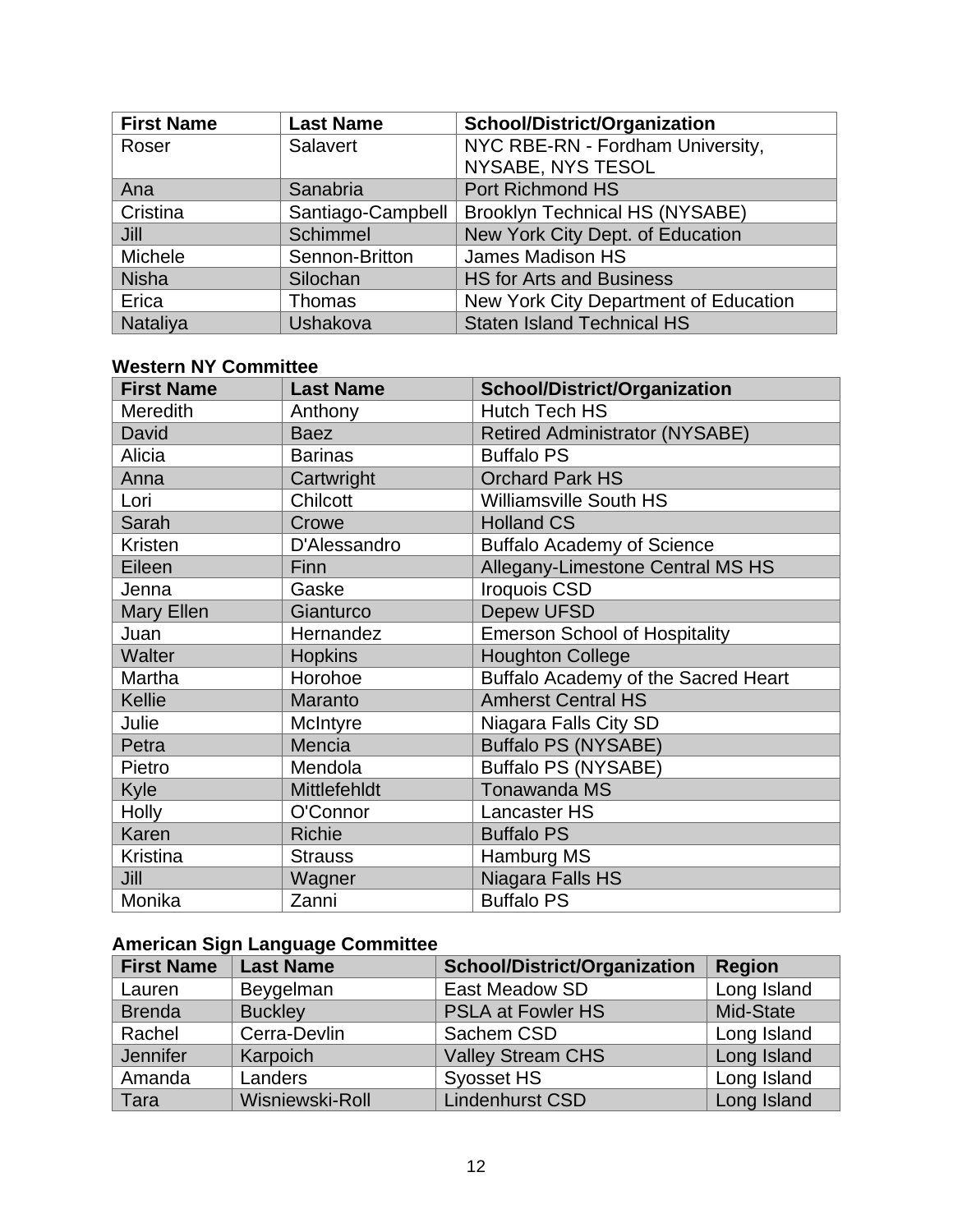#### **Classical Languages Committee**  First Name | Last Name | School/District/Organization | Region Jill Crooker College Board Mid-West Maria Teresa Ellams Southampton HS Long Island Kristen Griswold Shenendehowa Middle Schools Capital-East<br>Thomas Hoetzl Pearl River SD Hudson Valle Thomas Hoetzl Pearl River SD Hudson Valley James | Hunt | Fayetteville Manlius SD | Mid-West Aileen Levy Liverpool HS Mid-State David | Pellegrino | Pittsford CS | Mid-West Lynn Smith Pittsford CS Mid-West Andres Soltren Rye Middle School Rudson Valley Marie-Therese Witte | Saratoga Springs HS | Capital-East

#### **Indigenous Languages Committee**

| <b>First Name</b> | <b>Last Name</b> | <b>School/District/Organization</b>                 | <b>Region</b>     |
|-------------------|------------------|-----------------------------------------------------|-------------------|
| <b>Betsy</b>      | <b>Bissell</b>   | <b>Tuscarora School</b><br>(Niagara Wheatfield CSD) | Western NY        |
| Ja:no's           | <b>Bowen</b>     | Seneca Language Department,<br><b>Seneca Nation</b> | Mid-State         |
| Andrea            | Cooke            | Salamanca City CSD                                  | Western NY        |
| Maria             | Fenton           | <b>OCM BOCES</b>                                    | Mid-State         |
| <b>Sherri</b>     | Hopper           | <b>Onondaga Nation School</b>                       | Mid-State         |
| Clarissa          | Jacobs-Roraback  | NYSED - Native American<br>Education                | Capital-East      |
| Randy             | <b>Phillips</b>  | Oneida Indian Nation                                | Mid-State         |
| <b>TinaMarie</b>  | Pineda           | <b>Tuscarora School</b><br>(Niagara Wheatfield CSD) | <b>Western NY</b> |
| Tanya             | Rosado-Barringer | <b>OCM BOCES</b>                                    | Mid-State         |
| Anne              | Tahamont         | <b>Silver Creek CSD</b>                             | <b>Western NY</b> |
| Rachael           | Wolfe            | Salamanca HS                                        | Western NY        |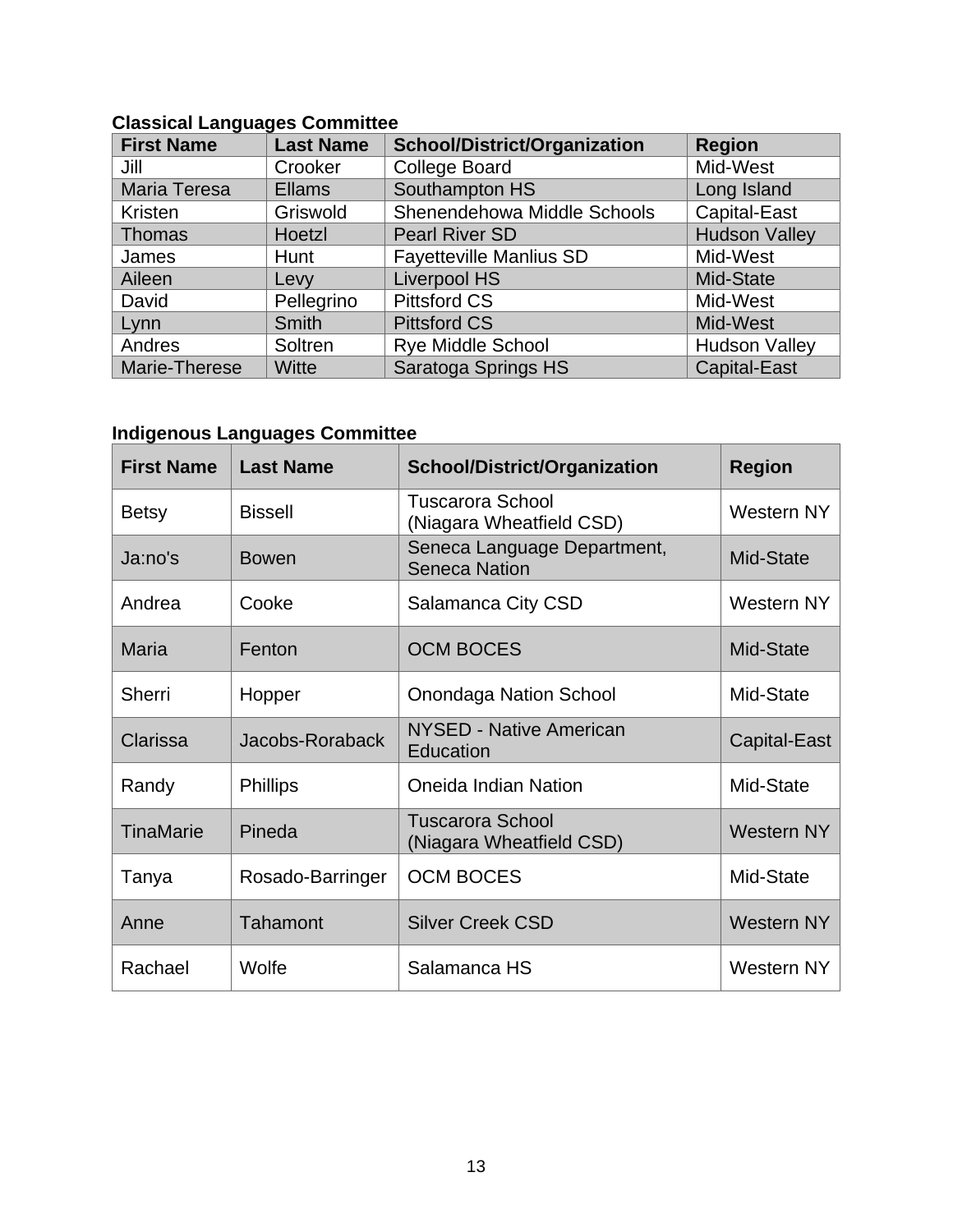#### **Appendix D: Proposed Revisions to the NYS Learning Standards in LOTE (Modern Languages)**

Modern languages include any language that has living, native speakers. Modern languages are contrasted with Classical languages, which include Latin, ancient Greek, ancient Hebrew, and others from earlier time periods in human history.

| <b>Standard</b>                                                                | <b>Modern Languages</b>                                                                                                                                                                 |
|--------------------------------------------------------------------------------|-----------------------------------------------------------------------------------------------------------------------------------------------------------------------------------------|
| <b>Anchor Standard: Communication</b>                                          | Learners communicate effectively in the target language in order to function in a<br>variety of contexts and for multiple purposes.                                                     |
| Standard 1: Interpretive Communication                                         | Learners understand, interpret, and analyze what is heard, read, received*, or<br>viewed on a variety of topics, using a range of diverse texts, including authentic<br>resources.      |
| Standard 2: Interpersonal Communication                                        | Learners interact and negotiate meaning in spontaneous, spoken, visual*, or written<br>communication to exchange information and express feelings, preferences, and<br>opinions.        |
| <b>Standard 3: Presentational Communication</b>                                | Learners present information and ideas on a variety of topics adapted to various<br>audiences of listeners, readers, or viewers* to describe, inform, narrate, explain, or<br>persuade. |
| <b>Anchor Standard: Cultures</b>                                               | Learners use the target language to identify, describe, compare, and explain the<br>practices, products, and perspectives of the cultures studied.                                      |
| Standard 4: Relating Cultural Practices and<br><b>Products to Perspectives</b> | Learners use the target language to identify, describe, and explain the practices and<br>products of the cultures studied as well as the cultural perspectives they suggest.            |
| <b>Standard 5: Cultural Comparisons</b>                                        | Learners use the target language to compare the products and practices of the<br>cultures studied and their own.                                                                        |

*\*Denotes a term specific to American Sign Language*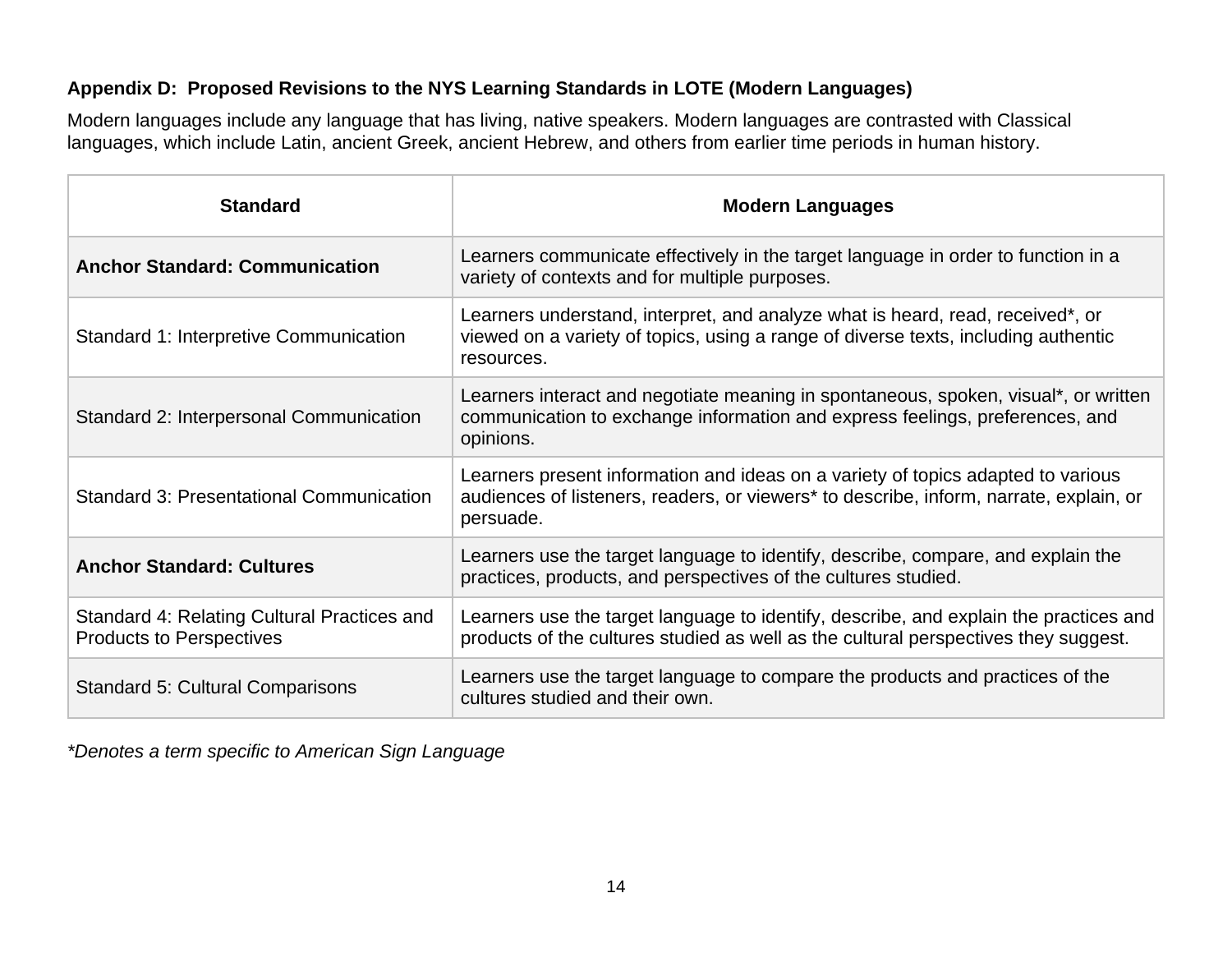#### **Appendix E: Proposed Revisions to the NYS Learning Standards in LOTE (Classical Languages)**

Classical languages include Latin, ancient Greek, ancient Hebrew, and others from earlier time periods in human history.

| <b>Standards</b>                                                               | <b>Classical Languages</b>                                                                                                                                                                   |
|--------------------------------------------------------------------------------|----------------------------------------------------------------------------------------------------------------------------------------------------------------------------------------------|
| <b>Anchor Standard: Communication</b>                                          | Learners communicate effectively in classical languages by using a variety of texts<br>and resources for multiple purposes, while making interdisciplinary language<br>connections.          |
| Standard 1: Interpretive Communication                                         | Learners understand, interpret, and analyze what is heard, read, or viewed on a<br>variety of topics, drawing on a range of diverse texts, including authentic resources.                    |
| <b>Standard 2: Presentational Communication</b>                                | Learners present information and ideas on a variety of topics adapted to various<br>audiences of listeners, readers, or viewers to describe, inform, narrate, explain, and<br>persuade.      |
| Standard 3: Interpersonal Communication                                        | Learners interact and negotiate meaning in spoken or written conversations to<br>exchange information and express feelings, preferences, and opinions.                                       |
| <b>Anchor Standard: Cultures</b>                                               | Learners use knowledge of classical languages to identify, describe, compare, and<br>explain the practices, products and perspectives of ancient and other cultures.                         |
| Standard 4: Relating Cultural Practices and<br><b>Products to Perspectives</b> | Learners use knowledge of classical languages to identify, describe, and explain the<br>practices and products of the cultures studied as well as the cultural perspectives<br>they suggest. |
| <b>Standard 5: Cultural Comparisons</b>                                        | Learners use knowledge of classical languages to compare the products and<br>practices of the cultures studied and their own.                                                                |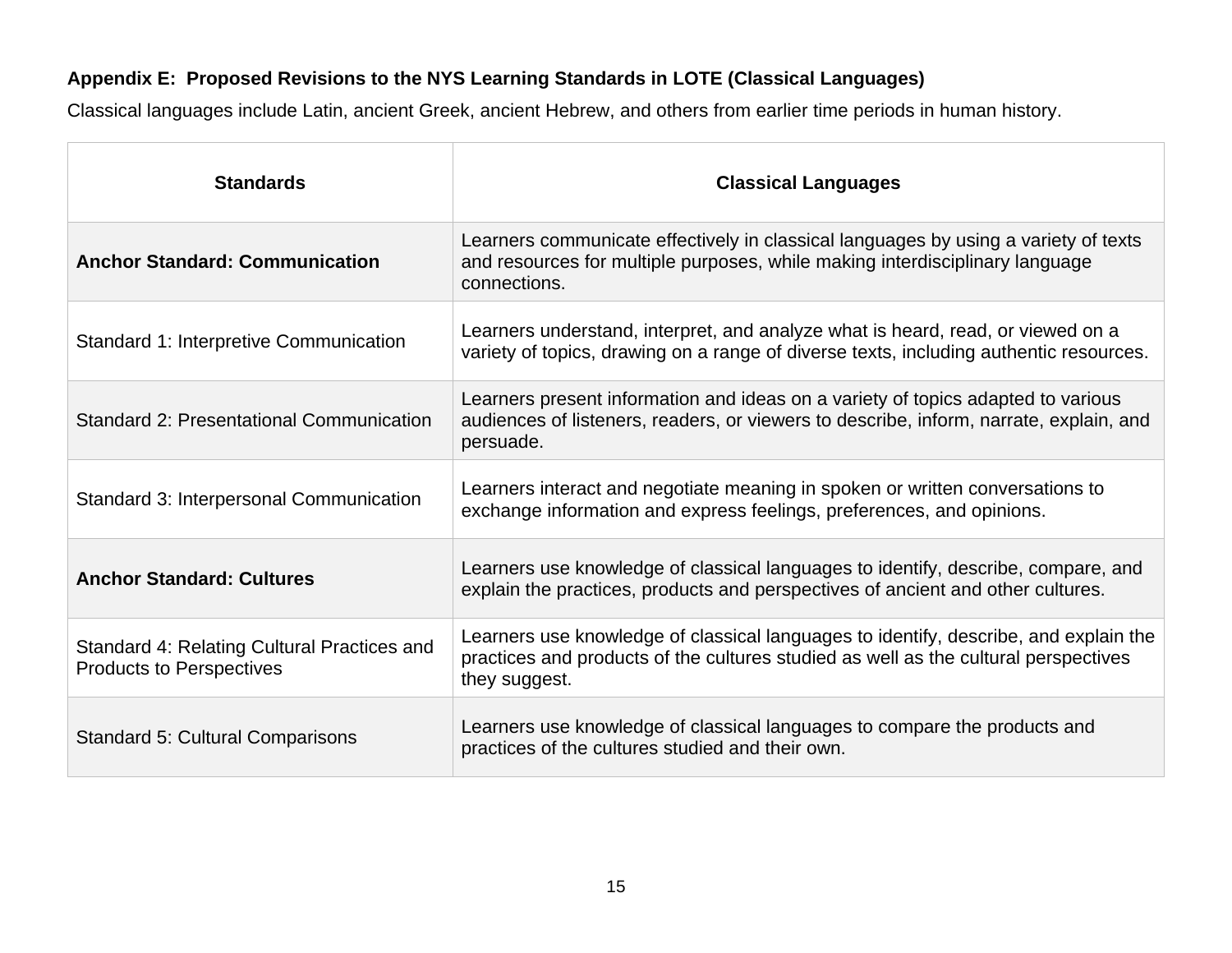# 16

 is important that those designing benchmark assessments for each Checkpoint keep these diverse perspectives that are available through the language and its cultures." (3.2) Teachers familiar with Modern Languages for Communication (1986) and Learning Standards for Languages Other Than English (1996) will note that those topics are still represented in this guide. New topics are included, and former subtopics are expanded. It

their knowledge of other disciplines while using the language to develop critical thinking and to solve problems creatively" (3.1); and to "access and evaluate information and

[Readiness Standards for Learning Languages](https://www.actfl.org/sites/default/files/publications/standards/World-ReadinessStandardsforLearningLanguages.pdf) (https://www.actfl.org/sites/default/files/ the design of learning experiences which allow learners to "build, reinforce, and expand promote retention. Teachers and curriculum designers have the flexibility to integrate topics from several theme groups to develop a larger overarching theme. This guide facilitates the exploration of the Connections goal area of the [World](https://www.actfl.org/sites/default/files/publications/standards/World-ReadinessStandardsforLearningLanguages.pdf)publications/standards/World-ReadinessStandardsforLearningLanguages.pdf) (2015). The wide breadth and range of the themes and topics enable teachers of different types of programs to include interdisciplinary content viewed through many lenses. This encourages

This guide supports teachers to think broadly as they create engaging thematic units that show relationships among topics in meaningful ways. High frequency topics are addressed in multiple contexts to

 instrument to ensure that the themes and topics are learners advance through Checkpoints B and C, they communicate about topics beyond their own immediate experiences. This guide serves as an addressed for each Checkpoint.

# **Appendix F: Proposed Themes & Topics for Modern Languages Understanding Topics and Themes**

overarching themes and 17 associated topics for use by teachers and curriculum designers in instructional planning. The themes serve as unifying ideas, while topics identify specific foci for teaching and learning within the themes. Themes are addressed at all Checkpoints (A, B, C), while the topics are aligned to specific

This World Languages Curriculum Guide presents four

| Checkpoints. Together, themes and topics serve as the meaningful<br>contexts of communication and promote the development of        |            | NOVICE MID                         |
|-------------------------------------------------------------------------------------------------------------------------------------|------------|------------------------------------|
| proficiency as learning spirals through the ACTFL Proficiency                                                                       |            | <b>最ACTFL</b>                      |
| Pyramid (https://www.actfl.org/sites/default/files/guidelines/ACTFL                                                                 |            |                                    |
| ProficiencyLevels8.5x11.pdf).                                                                                                       |            |                                    |
| Topics appropriate for Novice learners at Checkpoint A specifically relate to<br>communicating about their everyday experiences. As |            |                                    |
| learners advance through Checkpoints B and C, they<br>communicate about topics<br>beyond their<br>own                               | Checkpoint | <b>Target Performance</b><br>Range |
| immediate experiences. This guide serves as an<br>instrument to ensure that the themes and topics are                               | A          | Novice Mid-High                    |

**B** Intermediate Low-Mid

**C** Intermediate Mid-High

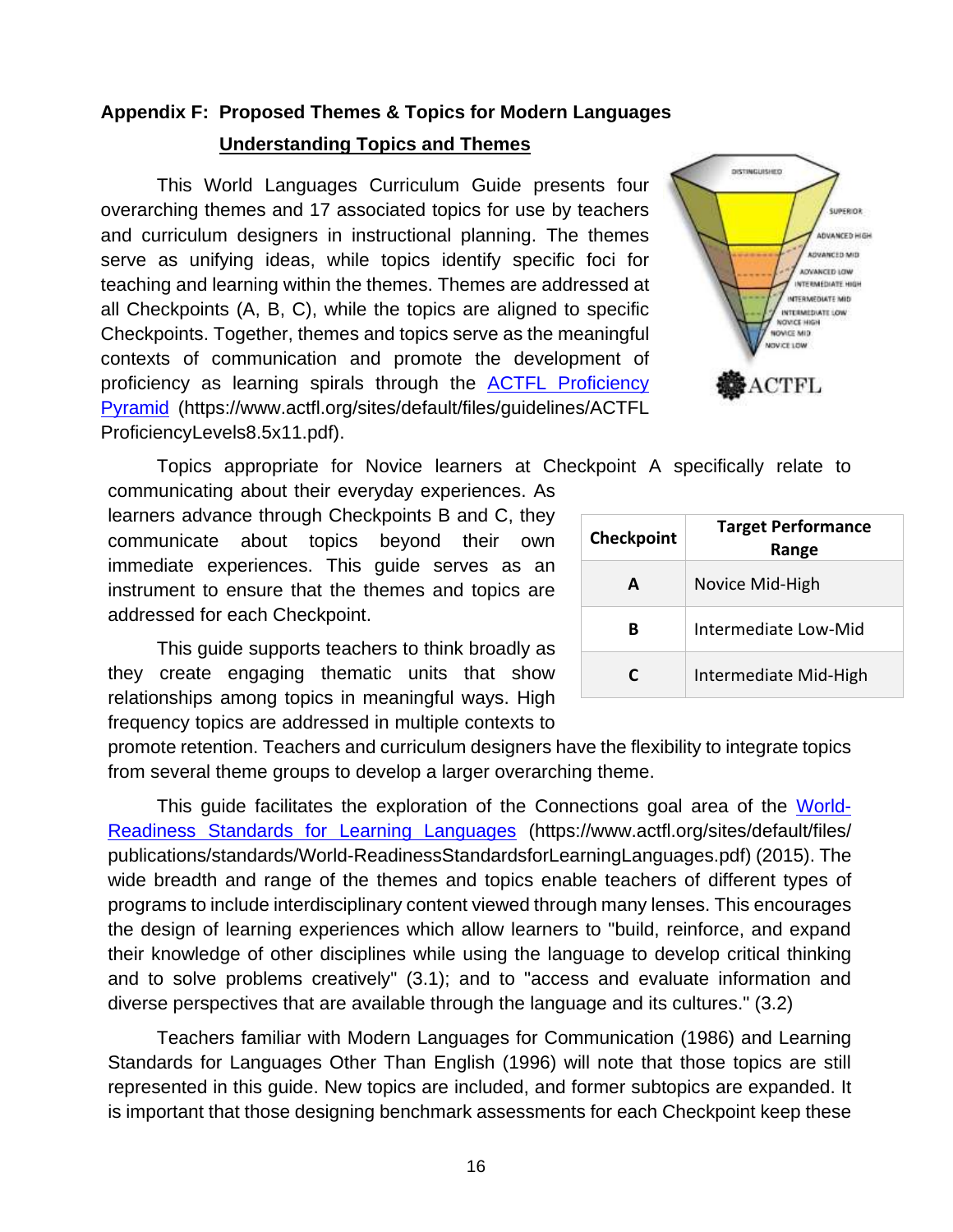topics in mind, as they provide teachers and learners with a guideline to prepare students for proficiency-based assessments.

| A. Identity & Social Relationships                  | A       | B       | $\mathcal{C}$ |
|-----------------------------------------------------|---------|---------|---------------|
| Identity                                            | X       | $\sf X$ | X             |
| <b>Family &amp; Social Relationships</b>            | X       | X       | X             |
| Celebrations, Customs, & Traditions                 | X       | X       | $\sf X$       |
| <b>B. Contemporary Life</b>                         |         |         | $\mathbf C$   |
| Food & Meal Taking                                  | X       | $\sf X$ | X             |
| House & Home                                        | X       | $\sf X$ | X             |
| School Life & Education                             | X       | $\sf X$ | X             |
| Travel                                              | X       | $\sf X$ | X             |
| Leisure                                             | X       | X       | X             |
| <b>Communities &amp; Neighborhood</b>               | X       | $\sf X$ | X             |
| Shopping                                            | $\sf X$ | $\sf X$ | $\sf X$       |
| Earning a Living                                    |         | X       | X             |
| C. Science, Technology, & the Arts                  |         |         | $\mathbf C$   |
| <b>Health &amp; Wellness</b>                        | X       | X       | X.            |
| Physical Environment, Climate, Weather, & Geography | X       | X       | X             |
| Technology, Media, & Social Media                   | X       | X       | X             |
| The Arts                                            |         | X       | X             |
| D. Global Awareness & Community Engagement          |         |         | C             |
| Environmental Issues & Sustainability               |         |         | X             |
| Social Justice & Human Rights                       |         |         | X             |

#### **Themes & Topics for Modern Languages by Checkpoint**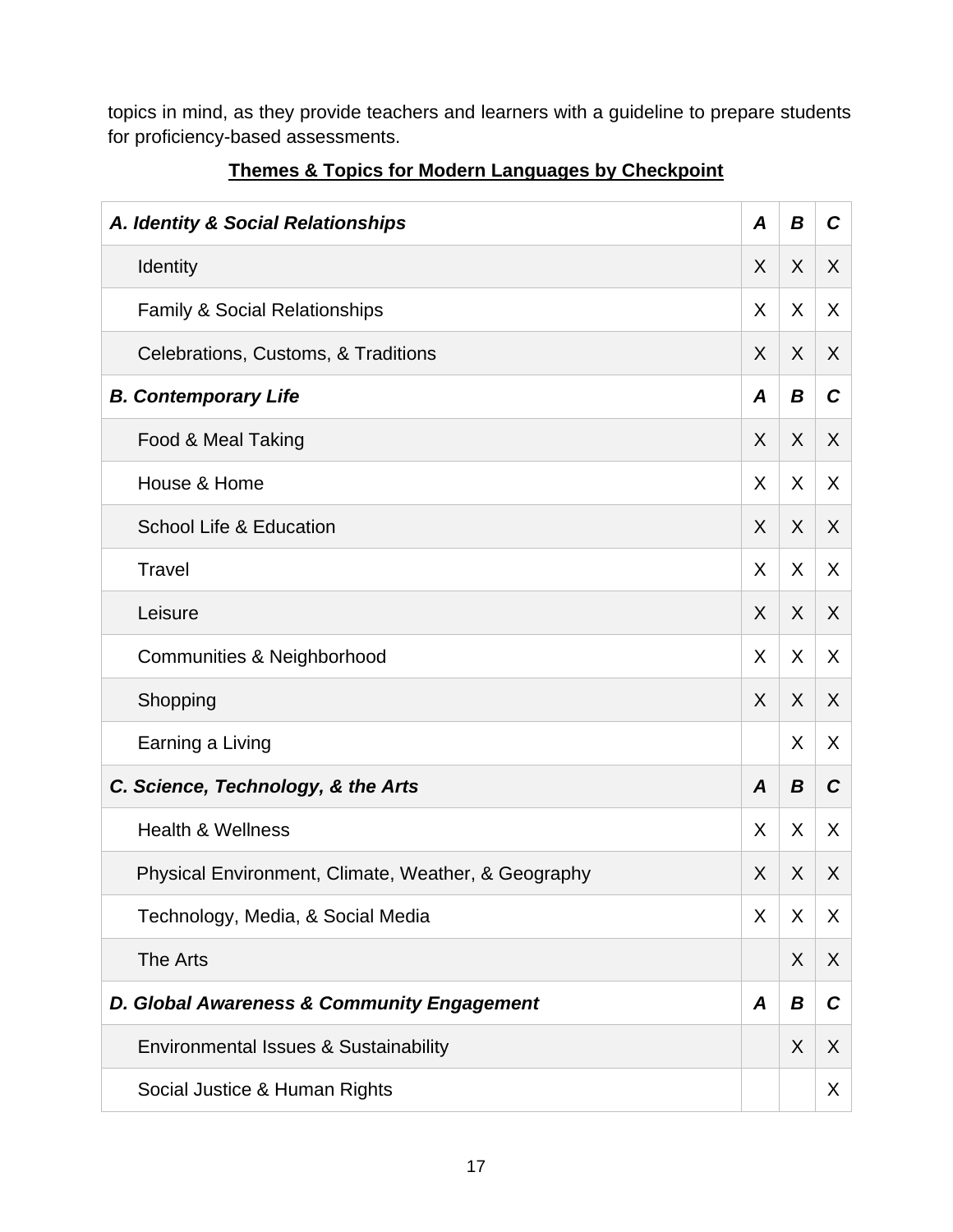|  |  |  |  | Appendix G: Proposed Themes & Topics for Classical Languages |
|--|--|--|--|--------------------------------------------------------------|

| <b>Theme</b>                                 | A        | В |          |
|----------------------------------------------|----------|---|----------|
| A. Identity & Family Life                    | $\times$ | X | $\times$ |
| B. Physical Environment, Geography, & Travel | X        | X | $\times$ |
| C. Daily Life & Societal Institutions        | X        | X | $\times$ |
| D. History, Government, & Economics          | X        | X | $\times$ |
| E. Religion, Myths, & Legends                | X        | X | $\times$ |
| F. Literature, Architecture, & Art           | Χ        |   |          |

|  |  |  |  |  | Themes & Topics for Classical Languages by Checkpoint |  |
|--|--|--|--|--|-------------------------------------------------------|--|
|--|--|--|--|--|-------------------------------------------------------|--|

| <b>Theme/Checkpoint</b>                            | Α                                                                                                                                     | B                                                                                                                                                                                                | C                                                                                                                                                                                                |
|----------------------------------------------------|---------------------------------------------------------------------------------------------------------------------------------------|--------------------------------------------------------------------------------------------------------------------------------------------------------------------------------------------------|--------------------------------------------------------------------------------------------------------------------------------------------------------------------------------------------------|
| <b>Identity &amp; Family</b><br>Life               | Names, gender,<br>age, nationality,<br>occupations,<br>physical<br>characteristics,<br>parts of the body,<br>personality traits,      | Names, gender,<br>age, nationality,<br>occupations,<br>physical<br>characteristics,<br>parts of the body,<br>personality traits,                                                                 | Names, gender,<br>age, nationality,<br>occupations,<br>physical<br>characteristics,<br>parts of the body,<br>personality traits,                                                                 |
|                                                    | health, clothing<br>Family members,<br>childhood, family<br>life, house,<br>apartment, country<br>home, rooms,<br>furnishings, garden | health, clothing<br>Family members,<br>childhood, family<br>life, birth, coming<br>of age, marriage,<br>death & funerals,<br>house, apartment,<br>country home,<br>rooms, furnishings,<br>garden | health, clothing<br>Family members,<br>childhood, family<br>life, birth, coming of<br>age, marriage,<br>death & funerals,<br>house, apartment,<br>country home,<br>rooms, furnishings,<br>garden |
| Physical<br>Environment,<br>Geography, &<br>Travel | City and town,<br>weather, animals,<br>calendar<br>Relevant<br>geography (e.g.,                                                       | City and town,<br>weather, animals,<br>calendar, natural<br>disasters, time                                                                                                                      | City and town,<br>weather, animals,<br>calendar, natural<br>disasters, time                                                                                                                      |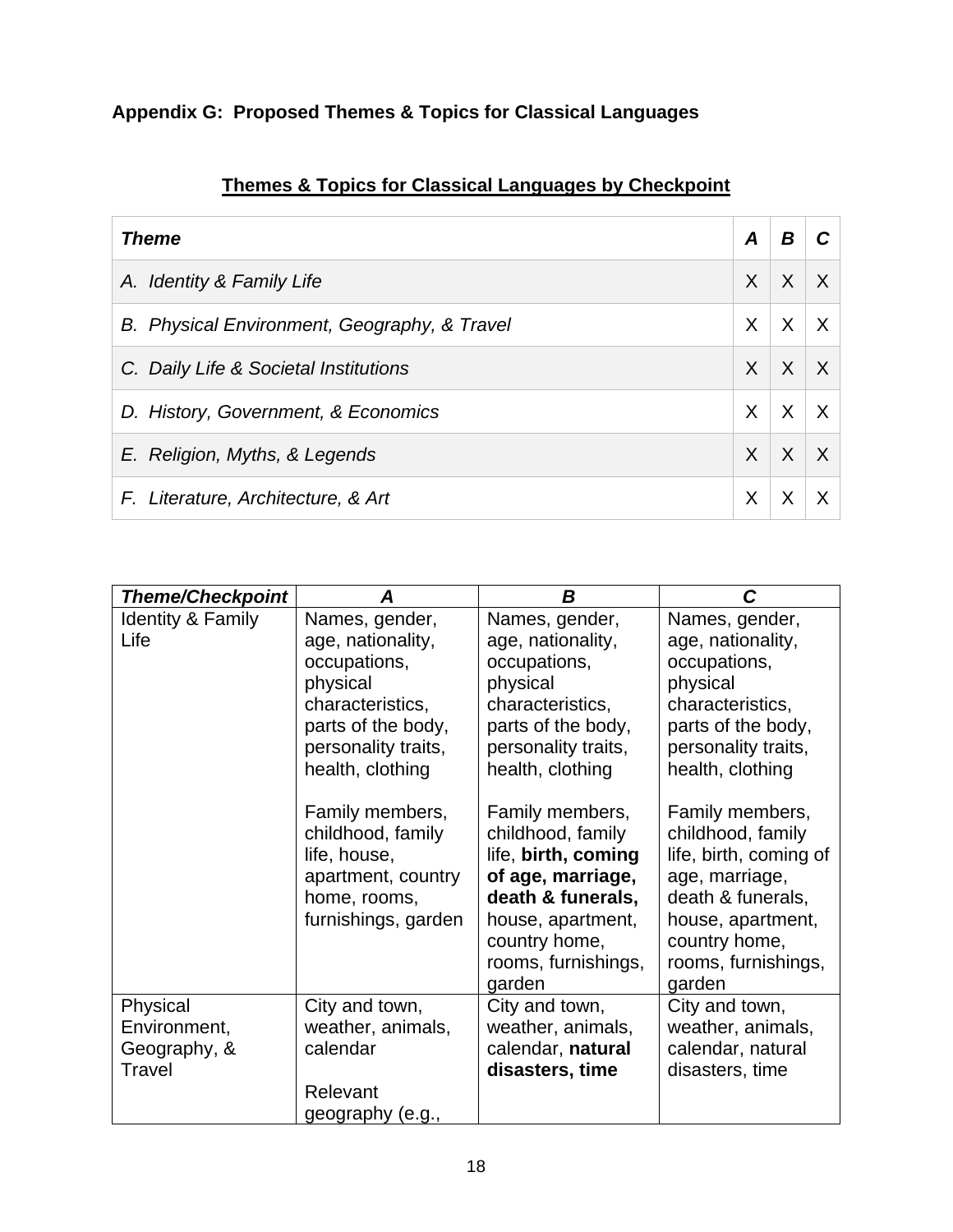| <b>Theme/Checkpoint</b>    | Α                          | B                                    | C                                      |
|----------------------------|----------------------------|--------------------------------------|----------------------------------------|
|                            | Italy, Greece, and         | Relevant                             | Relevant                               |
|                            | the Mediterranean)         | geography (e.g.,                     | geography (e.g.,                       |
|                            | Roads                      | provinces)                           | Asia Minor)                            |
|                            |                            | Roads, modes of                      | Roads, modes of                        |
|                            |                            | travel, mail and                     | travel, mail and                       |
|                            |                            | letter writing                       | letter writing                         |
| Daily Life & Societal      | Pastimes, athletics,       | Pastimes, athletics,                 | Pastimes, athletics,                   |
| Institutions               | circus, arena              | circus, arena,                       | circus, arena,                         |
|                            |                            | baths                                | baths, theatre                         |
|                            | Everyday family            | Everyday family                      | Everyday family                        |
|                            | fare                       | fare, banquets                       | fare, banquets                         |
|                            | Number system,             | Number system,                       | Number system,                         |
|                            | school life                | school life,                         | school life,<br>preparation and        |
|                            |                            | preparation and                      | training for                           |
|                            | Social class               | training for                         | occupations,                           |
|                            | structure                  | occupations,<br>structure and        | structure and                          |
|                            |                            | curriculum                           | curriculum                             |
|                            |                            |                                      | Social class                           |
|                            |                            | Social class                         | structure                              |
|                            |                            | structure                            |                                        |
| History,                   | <b>Historical periods</b>  | Historical periods,                  | Historical periods,                    |
| Government, &<br>Economics | and forms of<br>government | biographies of<br>important          | biographies of<br>important historical |
|                            |                            | historical figures,                  | figures, structure                     |
|                            |                            | structure and                        | and government                         |
|                            |                            | government                           | organization,                          |
|                            |                            | organization,                        | political issues, the                  |
|                            |                            | political issues,                    | military, conflict                     |
|                            |                            | the military,                        | and conquest, law,                     |
|                            |                            | conflict and<br>conquest,            | economic class<br>structure, shops,    |
|                            |                            | economic class                       | commerce and                           |
|                            |                            | structure, shops,                    | trade, coinage                         |
|                            |                            | commerce and                         |                                        |
|                            |                            | trade, coinage                       |                                        |
| Religion, Myths, &         | Deities: functions         | Deities: functions                   | Deities: functions                     |
| Legends                    | and attributes             | and attributes,                      | and attributes,                        |
|                            | Gods, goddesses,           | traditions and<br>customs, festivals | traditions and<br>customs, festivals   |
|                            | heroes, traditional        | and holidays                         | and holidays,                          |
|                            | stories and folklore,      |                                      | augury, sacrifice                      |
|                            | ethics, mores and          | Gods, goddesses,                     |                                        |
|                            | values                     | heroes, traditional                  | Gods, goddesses,                       |
|                            |                            | stories and folklore,                | heroes, traditional                    |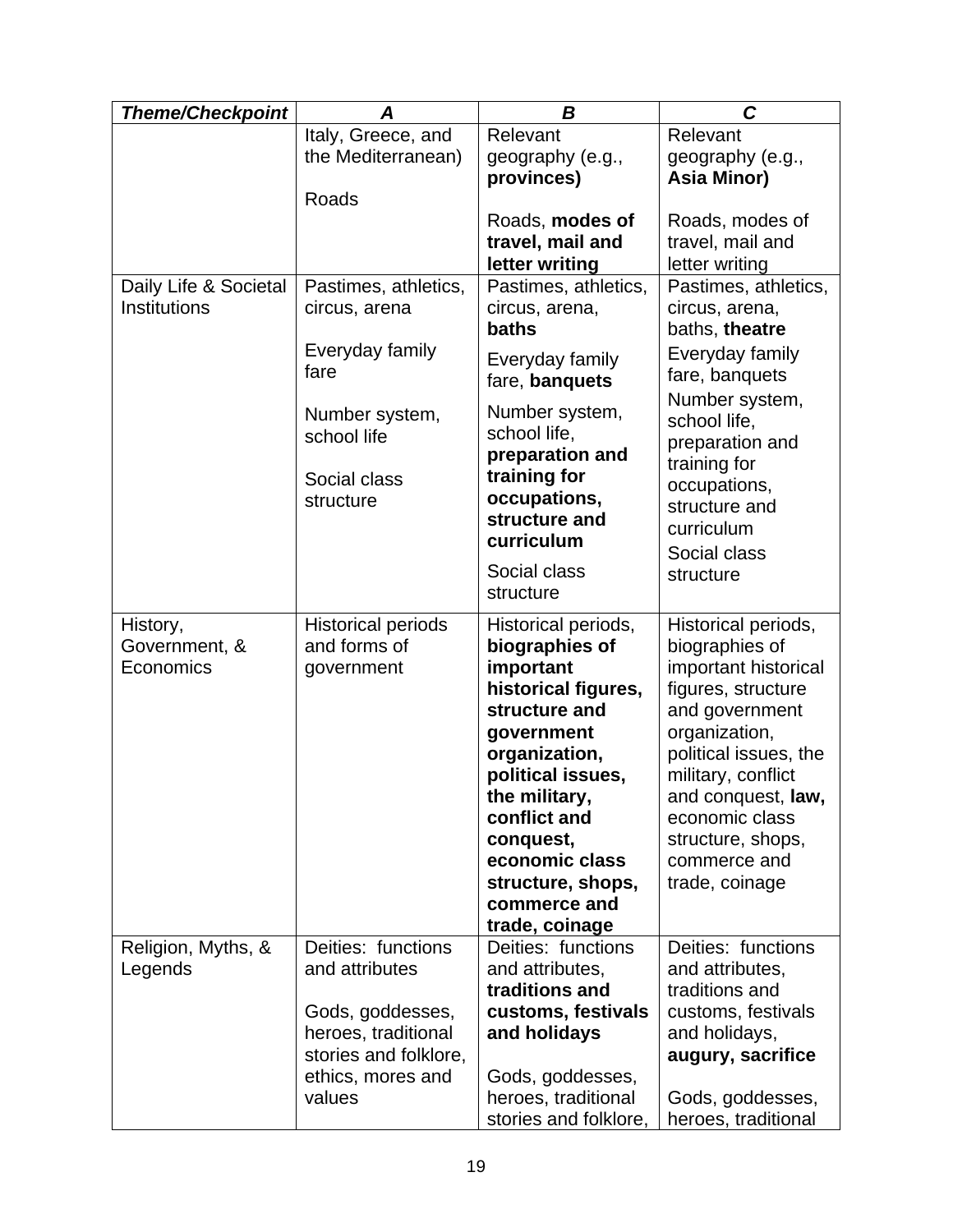| <b>Theme/Checkpoint</b> |                     | R                           |                                            |
|-------------------------|---------------------|-----------------------------|--------------------------------------------|
|                         |                     | ethics, mores and<br>values | stories and folklore,<br>ethics, mores and |
|                         |                     |                             | values                                     |
| Literature,             | Buildings,          | Buildings,                  | Buildings,                                 |
| Architecture, & Art     | structures, and     | structures, and             | structures, and                            |
|                         | works of art (e.g., | works of art (e.g.,         | works of art (e.g.,                        |
|                         | mosaics, frescos)   | mosaics, frescos),          | mosaics, frescos),                         |
|                         |                     | sites and city              | sites and city                             |
|                         |                     | planning,                   | planning, painting,                        |
|                         |                     | painting,                   | sculpture,                                 |
|                         |                     | sculpture,                  | literature, oratory                        |
|                         |                     | literature, oratory         | and rhetoric,                              |
|                         |                     | and rhetoric                | philosophy                                 |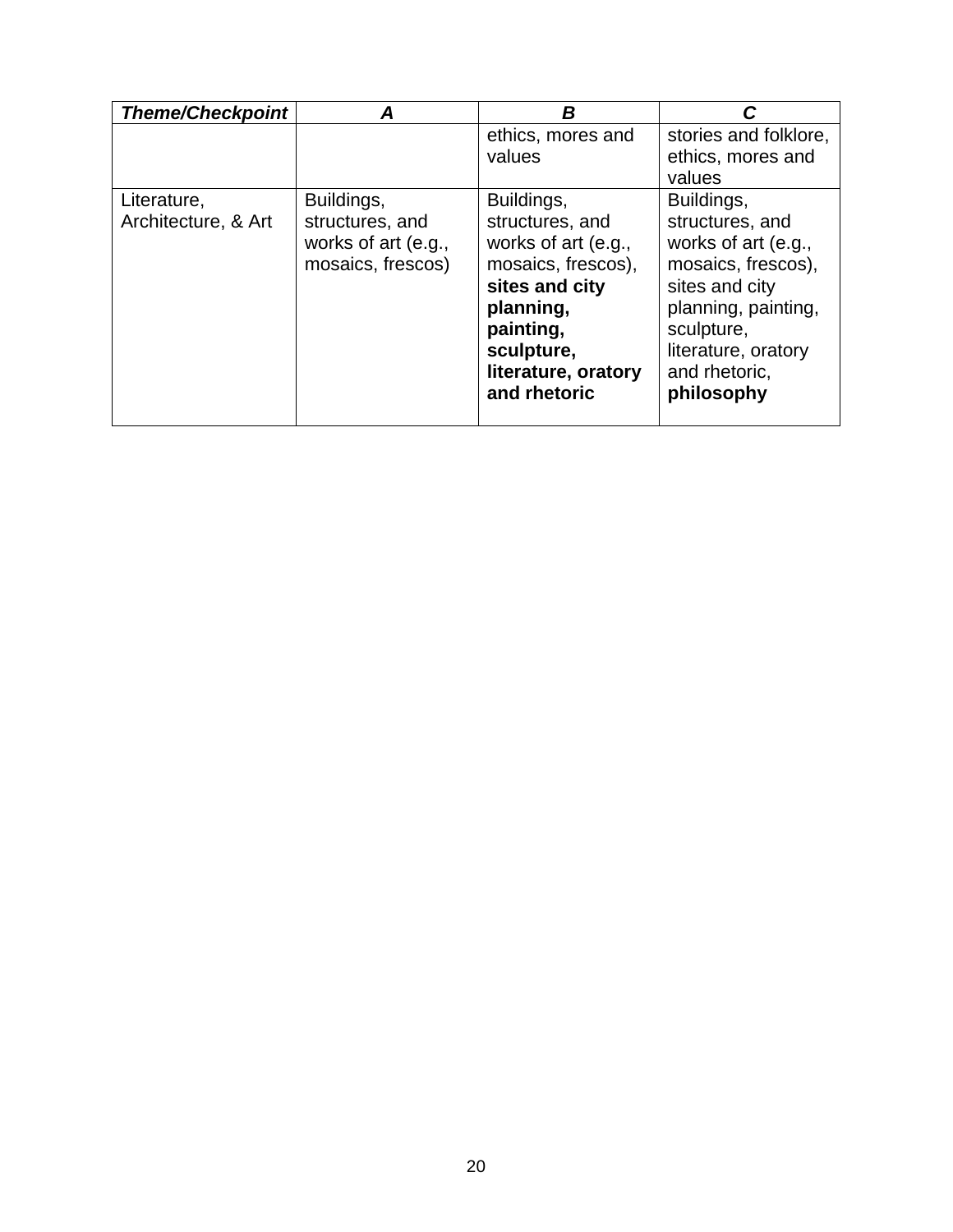#### **Appendix H: Proposed Performance Indicators for Modern Languages**

#### **Introduction to the Performance Indicators**

 Performance Indicators for Modern Languages are identified for each Standard at each checkpoint and aligned with the target proficiency level of that checkpoint. These performance indicators are adapted from the 2017 NCSSFL-ACTFL **Can-Do Statements**, the result of collaboration between the National Council of State **Checkpoint | Performance Target Range A** Novice Mid-High **B** Intermediate Low-Mid **C** Intermediate Mid-High

 Supervisors for Languages (NCSSFL) and the American Council on the Teaching of Foreign Languages (ACTFL), and aligned to ACTFL proficiency sublevels: Novice Mid-High (Checkpoint A); Intermediate Low-Mid (Checkpoint B); and Intermediate Mid-High  (Checkpoint C) as illustrated in the chart on the right. More specifically, the Performance Indicators **are aligned with the target range identified for each checkpoint,** so all learners are appropriately challenged. However, it should also be noted that the developmental and spiraled nature of the Can-Do Statements, consistent with **ACTFL's Proficiency Pyramid (see page 20)**, makes differentiation manageable. This can be achieved through the use of proficiency-oriented analytic rubrics that contain qualitative and constructive feedback to accommodate a **range of performance levels**.

 These performance indicators are written as instructional targets in order to accommodate the range of abilities represented in classes checkpoint. In planning instruction, teachers can differentiate both instructional tasks and evaluation criteria to accommodate the range of learners at each checkpoint. They target the upper level of the range of proficiency that point to success at the end of each of abilities and achievement in any given group of learners. **Successful growth is represented within a range of proficiency levels for each checkpoint.** The goal is that all learners make continuous progress through each checkpoint and experience success that is only made possible in an extended sequence of learning opportunities.

 describe student performance. Unit and lesson learning targets can then be written in language that is **easily understood by learners**. becomes progressively more challenging in terms of expected level of control of discourse type, function, context and accuracy. These Teachers can create unit and lesson learning targets aligned with these performance indicators using the same language functions to While the learning targets written for students may sometimes look similar among checkpoints, the proficiency level expectation expectations are best explained using well-crafted analytic rubrics to provide feedback on performance and proficiency assessment tasks.

The World Language Content Advisory Panel is currently working on developing Performance Target Ranges for both Classical Languages and Category 3 and 4 Languages (those that use a non-Roman alphabet).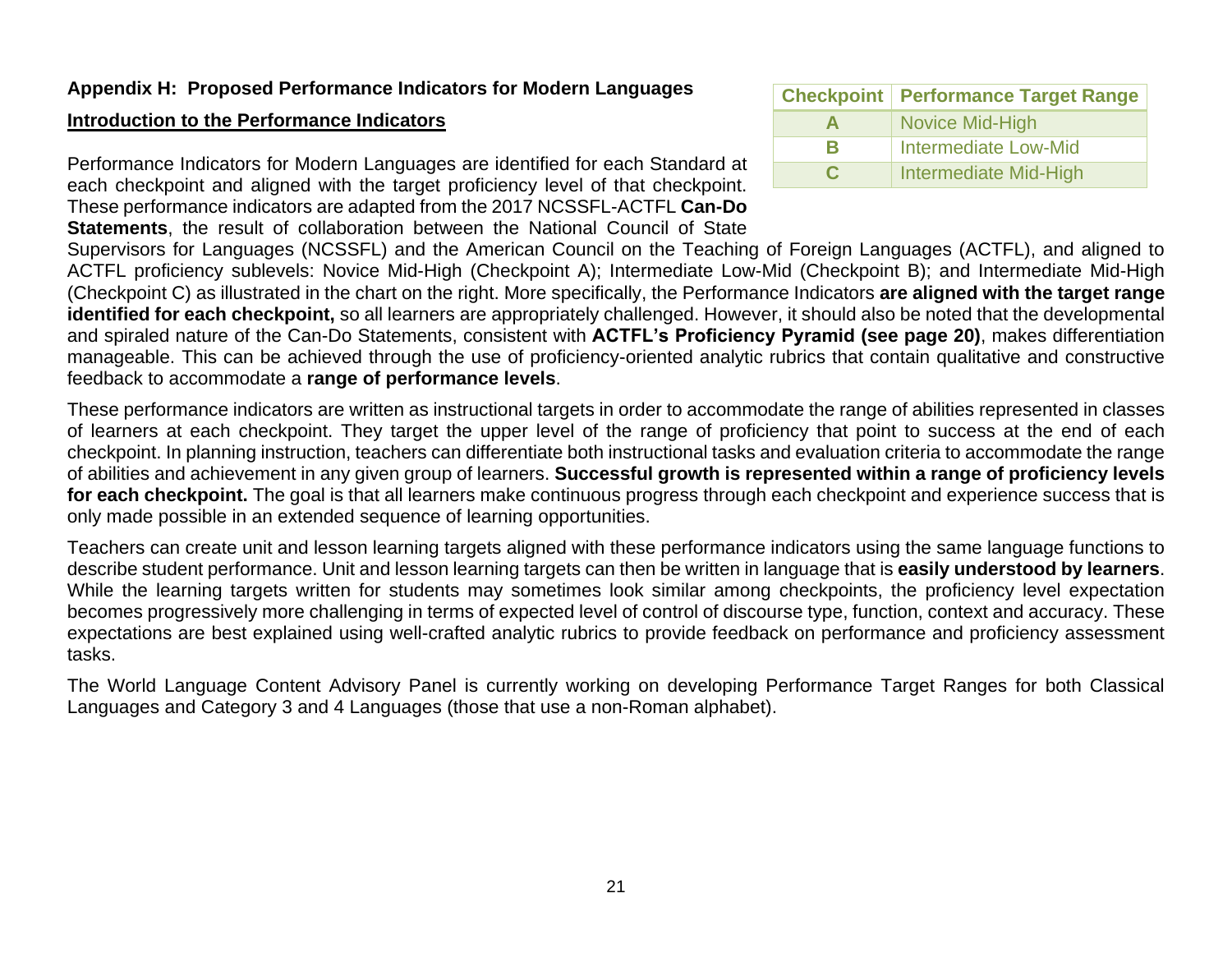#### *ANCHOR STANDARD - Communication*

*Learners communicate effectively in the target language in order to function in a variety of contexts and for multiple purposes.* 

| <b>Standard 1 - Interpretive</b><br><b>Communication: Learners</b><br>understand, interpret, and analyze<br>what is heard, read, received*, or<br>viewed on a variety of topics, using a<br>range of diverse texts, including<br>authentic resources. | <b>PERFORMANCE INDICATORS</b>                                                                                           |                                                                                                                     |                                                                                                                                                                                        |  |  |
|-------------------------------------------------------------------------------------------------------------------------------------------------------------------------------------------------------------------------------------------------------|-------------------------------------------------------------------------------------------------------------------------|---------------------------------------------------------------------------------------------------------------------|----------------------------------------------------------------------------------------------------------------------------------------------------------------------------------------|--|--|
| <b>Essential Questions</b>                                                                                                                                                                                                                            | <b>Checkpoint A-</b><br><b>NOVICE MID-HIGH</b>                                                                          | <b>Checkpoint B-</b><br><b>INTERMEDIATE LOW-MID</b>                                                                 | <b>Checkpoint C-</b><br><b>INTERMEDIATE MID-</b><br><b>HIGH</b>                                                                                                                        |  |  |
| Interpretive Communication: What can<br>I understand, interpret, or analyze in a<br>range of diverse texts that I hear, read,<br>receive* or view?                                                                                                    | Identify the topic and some<br>isolated facts from simple<br>sentences in short<br>informational and literary<br>texts. | Understand the main idea<br>and key information in short<br>straightforward<br>informational and literary<br>texts. | Follow the main message<br>most of the time in various<br>time frames in<br>straightforward, and<br>sometimes descriptive,<br>paragraph-length<br>informational and literary<br>texts. |  |  |
| Interpretive Communication: What can<br>I understand, interpret, or analyze in<br>conversations or discussions that I<br>hear, read, receive*, or view, in which I<br>am not a participant?                                                           | <b>Understand familiar</b><br>questions and statements<br>from simple sentences in<br>short conversations.              | Identify the main idea and<br>key information in short<br>straightforward<br>conversations.                         | Understand the main idea<br>and flow of events<br>expressed in various time<br>frames in conversations and<br>discussions most of the<br>time.                                         |  |  |

*\*Denotes a term specific to American Sign Language.*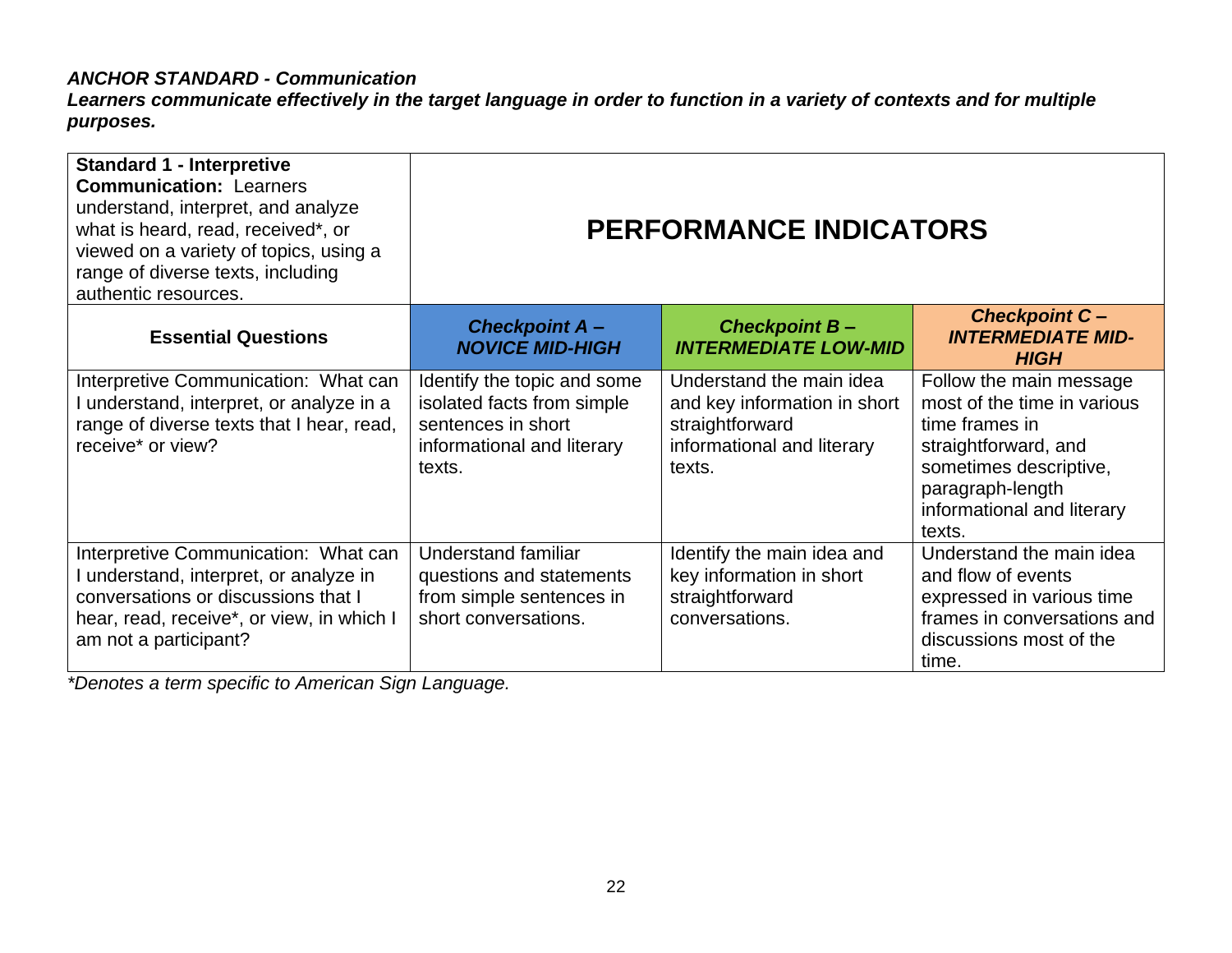| <b>Standard 2 - Interpersonal</b><br><b>Communication: Learners interact</b><br>and negotiate meaning in<br>spontaneous, spoken, visual*, or<br>written communication to exchange<br>information and express feelings,<br>preferences, and opinions. | <b>PERFORMANCE INDICATORS</b>                                                                                                                                                                          |                                                                                                                                                                                                           |                                                                                                                                                                                                                                                                                          |  |  |
|------------------------------------------------------------------------------------------------------------------------------------------------------------------------------------------------------------------------------------------------------|--------------------------------------------------------------------------------------------------------------------------------------------------------------------------------------------------------|-----------------------------------------------------------------------------------------------------------------------------------------------------------------------------------------------------------|------------------------------------------------------------------------------------------------------------------------------------------------------------------------------------------------------------------------------------------------------------------------------------------|--|--|
| <b>Essential Questions</b>                                                                                                                                                                                                                           | <b>Checkpoint A-</b><br><b>NOVICE MID-HIGH</b>                                                                                                                                                         | <b>Checkpoint B-</b><br><b>INTERMEDIATE LOW-MID</b>                                                                                                                                                       | <b>Checkpoint C-</b><br><b>INTERMEDIATE MID-HIGH</b>                                                                                                                                                                                                                                     |  |  |
| Interpersonal Communication: How<br>can I exchange information in<br>conversations?                                                                                                                                                                  | Request and provide information by<br>asking and answering practiced and<br>some original questions on familiar<br>and everyday topics, using simple<br>sentences most of the time.                    | Exchange information in<br>conversations on familiar topics and<br>some researched topics, creating<br>sentences and series of sentences<br>and asking a variety of follow-up<br>questions.               | Exchange information in<br>conversations and discussions on a<br>variety of familiar and some<br>concrete and researched topics,<br>using connected sentences that<br>may combine to form paragraphs<br>and asking a variety of questions,<br>often across various time frames.          |  |  |
| Interpersonal Communication: How<br>can I meet personal needs or<br>address situations in conversations?                                                                                                                                             | Interact with others to meet basic<br>personal needs related to routine<br>everyday activities, using simple<br>sentences and questions most of<br>the time.                                           | Interact with others to meet<br>personal needs in a variety of<br>familiar situations, creating<br>sentences and series of sentences<br>and asking a variety of follow-up<br>questions.                   | Interact with others to meet<br>personal needs in a variety of<br>situations, sometimes involving a<br>complication, using connected<br>sentences that may combine to<br>form paragraphs and asking a<br>variety of questions, often across<br>various time frames.                      |  |  |
| Interpersonal Communication: How<br>can I express feelings, react to and<br>support preferences and opinions in<br>conversations?                                                                                                                    | Express, ask about, and react to<br>preferences, feelings, or opinions<br>on familiar topics, using simple<br>sentences most of the time and<br>asking questions to keep the<br>conversation on topic. | Exchange preferences, feelings, or<br>opinions and provide basic advice<br>on a variety of familiar topics, using<br>sentences and series of sentences<br>and asking a variety of follow-up<br>questions. | Explain preferences, opinions, and<br>feelings and provide advice on a<br>variety of familiar and some<br>concrete and researched topics,<br>using connected sentences that<br>may combine to form paragraphs<br>and asking a variety of questions,<br>often across various time frames. |  |  |

*\*Denotes a term specific to American Sign Language.*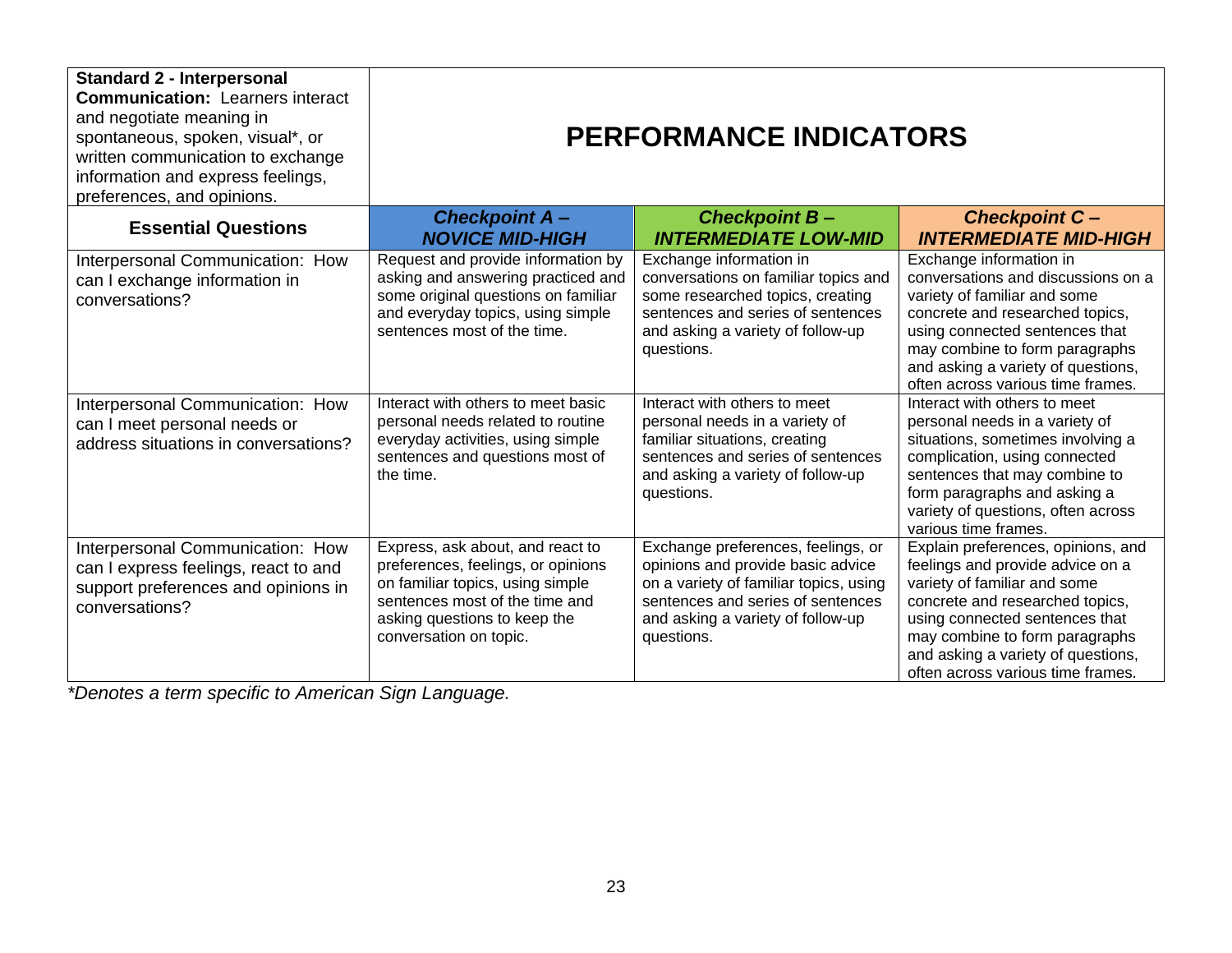| <b>Standard 3 - Presentational</b><br><b>Communication: Learners present</b><br>information and ideas on a variety of<br>topics adapted to various audiences of<br>listeners, readers or viewers to<br>describe, inform, narrate, explain, or<br>persuade. | <b>PERFORMANCE INDICATORS</b>                                                                                      |                                                                                                                                                                                  |                                                                                                                                                                                        |  |  |
|------------------------------------------------------------------------------------------------------------------------------------------------------------------------------------------------------------------------------------------------------------|--------------------------------------------------------------------------------------------------------------------|----------------------------------------------------------------------------------------------------------------------------------------------------------------------------------|----------------------------------------------------------------------------------------------------------------------------------------------------------------------------------------|--|--|
| <b>Essential Questions</b>                                                                                                                                                                                                                                 | <b>Checkpoint A-</b><br><b>NOVICE MID-HIGH</b>                                                                     | <b>Checkpoint B-</b><br><b>INTERMEDIATE LOW-</b><br><b>MID</b>                                                                                                                   | <b>Checkpoint C-</b><br><b>INTERMEDIATE MID-</b><br><b>HIGH</b>                                                                                                                        |  |  |
| Presentational Communication: How can I<br>present information to narrate about my<br>life, experiences, and events?                                                                                                                                       | Present personal information<br>about my life and activities,<br>using simple sentences most<br>of the time.       | Tell a story about my life,<br>activities, events and other<br>social experiences, using<br>sentences and series of<br>connected sentences.                                      | Tell stories about school and<br>community events and<br>personal experiences, using a<br>few short paragraphs, often<br>across various time frames.                                   |  |  |
| Presentational Communication: How can I<br>present information to give a preference,<br>opinion or persuasive argument?                                                                                                                                    | Express preferences on<br>familiar and everyday topics of<br>interest, using simple<br>sentences most of the time. | State preferences and<br>opinions about familiar topics<br>and give some reasons to<br>support them, using sentences<br>and series of connected<br>sentences.                    | State preferences and<br>opinions on familiar or<br>researched topics and provide<br>reasons to support them,<br>using a few short paragraphs,<br>often across various time<br>frames. |  |  |
| Presentational Communication: How can I<br>present information to inform, describe, or<br>explain?                                                                                                                                                         | Present on familiar and<br>everyday topics, using simple<br>sentences most of the time.                            | Give straightforward<br>presentations on a variety of<br>familiar topics and some<br>concrete and researched<br>topics, using sentences and<br>series of connected<br>sentences. | Give detailed presentations on<br>a variety of familiar topics and<br>some concrete and<br>researched topics, using a few<br>short paragraphs, often across<br>various time frames.    |  |  |

*\*Denotes a term specific to American Sign Language.*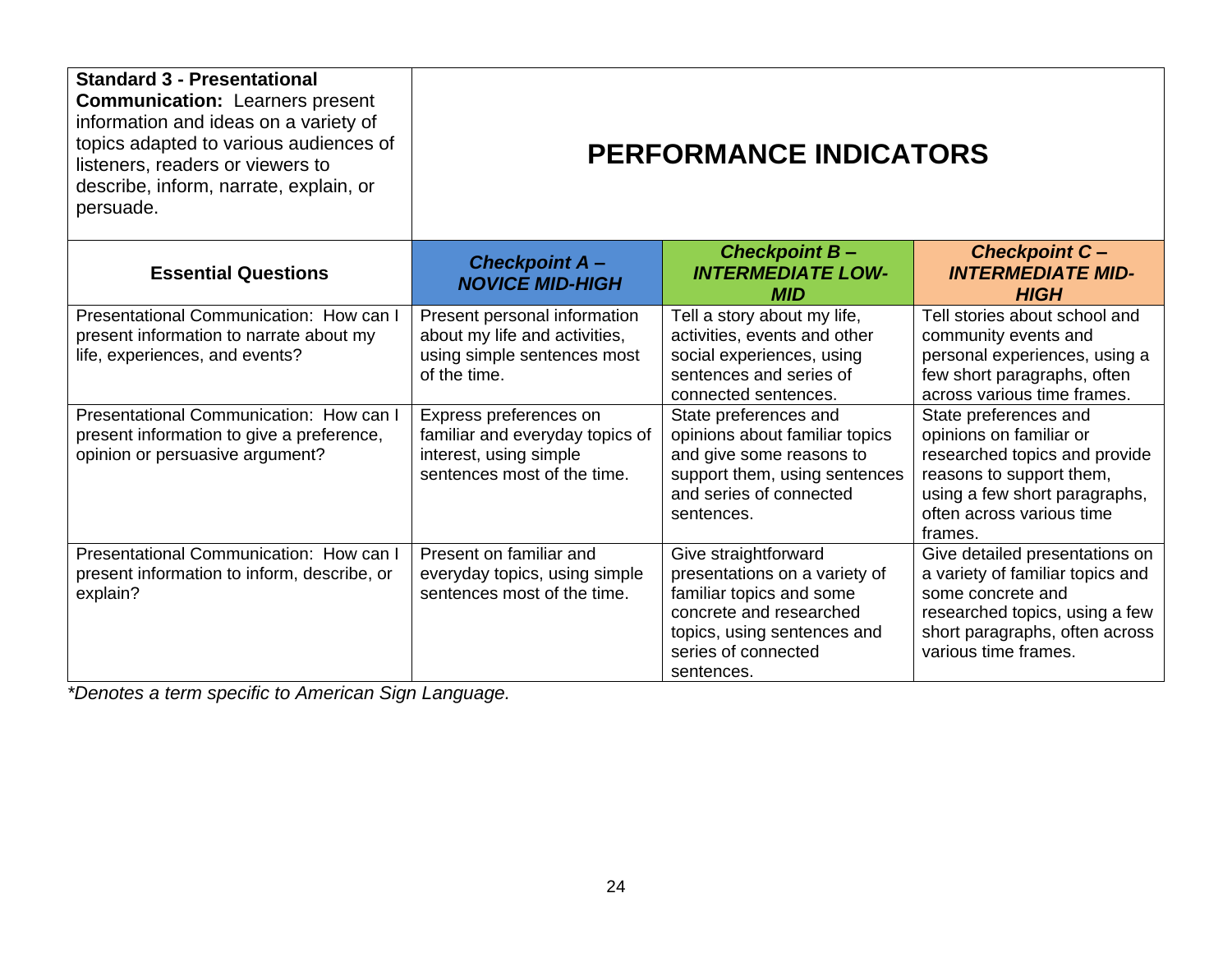#### *ANCHOR STANDARD – Cultures*

*Learners use the target language to identify, describe, compare, and explain the practices, products, and perspectives of the cultures studied.* 

| <b>Standard 4 - Relating Cultural Practices and</b><br>Products to Perspectives: Learners use the<br>target language to identify, describe, and<br>explain the practices and products of the<br>cultures studied, as well as the cultural<br>perspectives they suggest. | <b>PERFORMANCE INDICATORS</b>                                                                                                                                                                           |                                                                                                                                                                      |                                                                                                                                                                                             |  |
|-------------------------------------------------------------------------------------------------------------------------------------------------------------------------------------------------------------------------------------------------------------------------|---------------------------------------------------------------------------------------------------------------------------------------------------------------------------------------------------------|----------------------------------------------------------------------------------------------------------------------------------------------------------------------|---------------------------------------------------------------------------------------------------------------------------------------------------------------------------------------------|--|
| <b>Essential Question</b>                                                                                                                                                                                                                                               | <b>Checkpoint A-</b><br><b>NOVICE MID-HIGH</b>                                                                                                                                                          | <b>Checkpoint B-</b><br><b>INTERMEDIATE LOW-</b><br><b>MID</b>                                                                                                       | <b>Checkpoint C-</b><br><b>INTERMEDIATE MID-</b><br><b>HIGH</b>                                                                                                                             |  |
| Uncovering Cultural Perspectives: How can I<br>understand cultural perspectives by examining<br>cultural products and practices?                                                                                                                                        | Identify cultural products<br>and practices in my own<br>and other cultures to help<br>me understand<br>perspectives using words,<br>phrases, or simple<br>sentences with graphic or<br>visual support. | Describe cultural products<br>and practices in my own<br>and other cultures to help<br>me understand<br>perspectives using<br>sentences and strings of<br>sentences. | Explain cultural products<br>and practices in my own<br>and other cultures to help<br>me understand<br>perspectives using<br>connected sentences that<br>may combine to form<br>paragraphs. |  |

| <b>Standard 5 - Cultural</b><br><b>Comparisons: Learners use</b><br>the target language to<br>compare the products and<br>practices of the cultures<br>studied and their own. | <b>PERFORMANCE INDICATORS</b>                                                                                                                                              |                                                                                                                                         |                                                                                                                                                             |  |
|-------------------------------------------------------------------------------------------------------------------------------------------------------------------------------|----------------------------------------------------------------------------------------------------------------------------------------------------------------------------|-----------------------------------------------------------------------------------------------------------------------------------------|-------------------------------------------------------------------------------------------------------------------------------------------------------------|--|
| <b>Essential Question</b>                                                                                                                                                     | <b>Checkpoint A-</b><br><b>NOVICE MID-HIGH</b>                                                                                                                             | <b>Checkpoint B-</b><br><b>INTERMEDIATE LOW-MID</b>                                                                                     | <b>Checkpoint C-</b><br><b>INTERMEDIATE MID-HIGH</b>                                                                                                        |  |
| <b>Making Cultural Comparisons:</b><br>How can I make cultural<br>comparisons by examining the<br>products and practices of other<br>cultures and my own?                     | Identify comparisons of practices<br>and products of the target<br>cultures with my own using<br>words, phrases, or simple<br>sentences with graphic or visual<br>support. | Describe comparisons of<br>practices and products of the<br>target cultures with my own using<br>sentences and strings of<br>sentences. | Explain comparisons of practices<br>and products of the target<br>cultures with my own using<br>connected sentences that may<br>combine to form paragraphs. |  |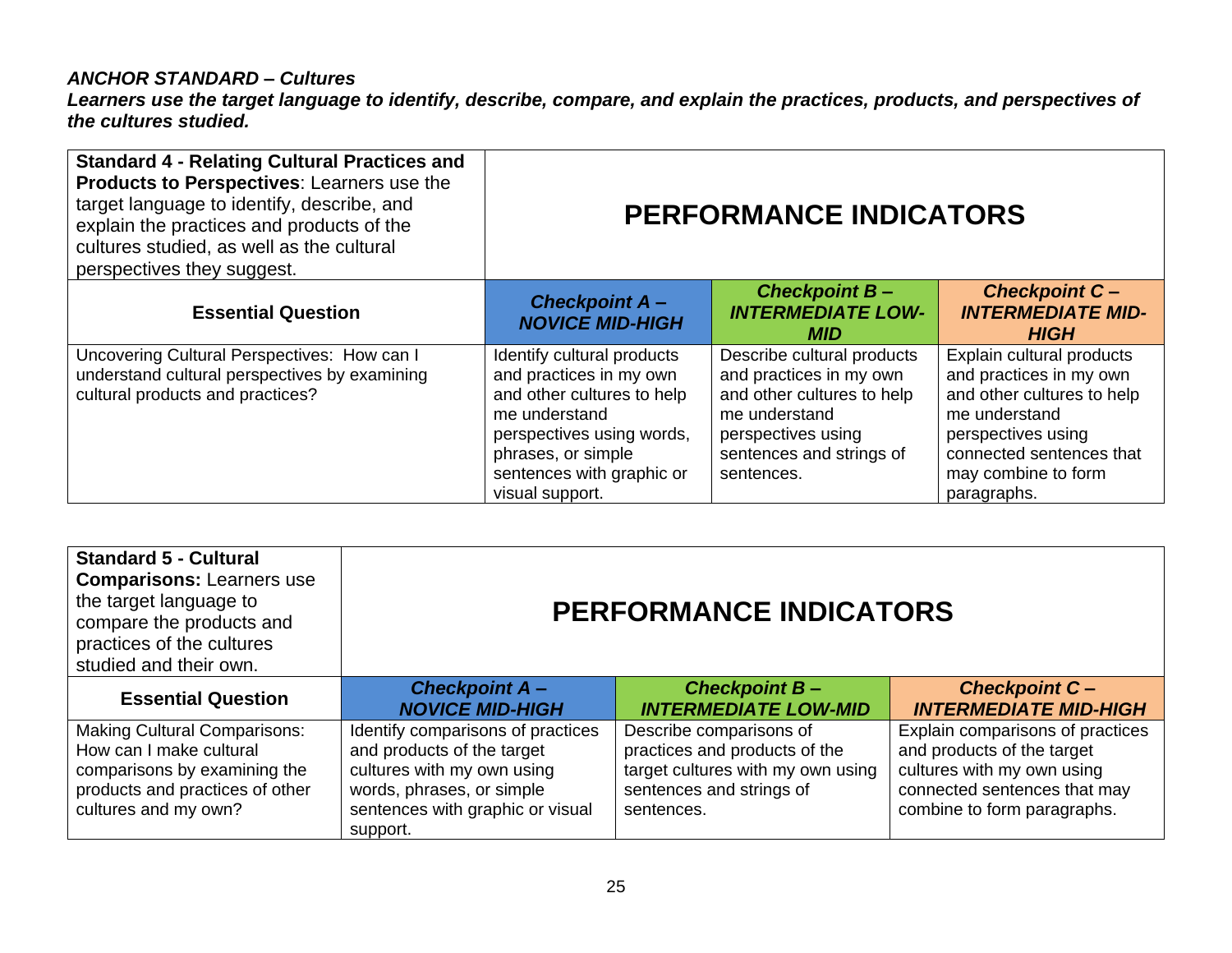#### **Appendix i: Analysis of Stakeholder Input Survey Feedback on Proposed Revisions to the NYS Learning Standards for LOTE**

*Percentages of Levels of Support for Proposed Revisions to the Modern Languages Standards* 

| <b>Standard / Level of</b><br><b>Support Reported</b>                                                | <b>Strongly</b> | <b>Moderately</b> | <b>Minimally</b> | <b>Not</b><br>at<br>all | Strongly +<br><b>Moderately</b><br>(combined) |
|------------------------------------------------------------------------------------------------------|-----------------|-------------------|------------------|-------------------------|-----------------------------------------------|
| <b>Renaming of Languages</b><br><b>Other Than English to</b><br><b>World Languages</b>               | 75%             | 18%               | 4%               | 3%                      | 93%                                           |
| <b>Anchor Standard -</b><br>Communication*                                                           | 83%             | 13%               | 2%               | 1%                      | 96%                                           |
| <b>Standard 1 - Interpretive</b><br>Communication*                                                   | 80%             | 16%               | 2%               | $1\%$                   | 96%                                           |
| <b>Standard 2 -</b><br>Interpersonal<br>Communication*                                               | 82%             | 14%               | 2%               | $1\%$                   | 96%                                           |
| <b>Standard 3 -</b><br><b>Presentational</b><br><b>Communication*</b>                                | 73%             | 21%               | 4%               | 2%                      | 94%                                           |
| <b>Anchor Standard -</b><br>Cultures*                                                                | 70%             | 21%               | 6%               | 2%                      | 91%                                           |
| <b>Standard 4 - Relating</b><br><b>Cultural Practices and</b><br><b>Products to</b><br>Perspectives* | 63%             | 25%               | 7%               | 3%                      | 88%                                           |
| <b>Standard 5 - Cultural</b><br>Comparisons*                                                         | 65%             | 25%               | 7%               | 2%                      | 90%                                           |

*\*A small number of respondents chose "Not applicable" for these questions and therefore total percentages are slightly less than 100%.*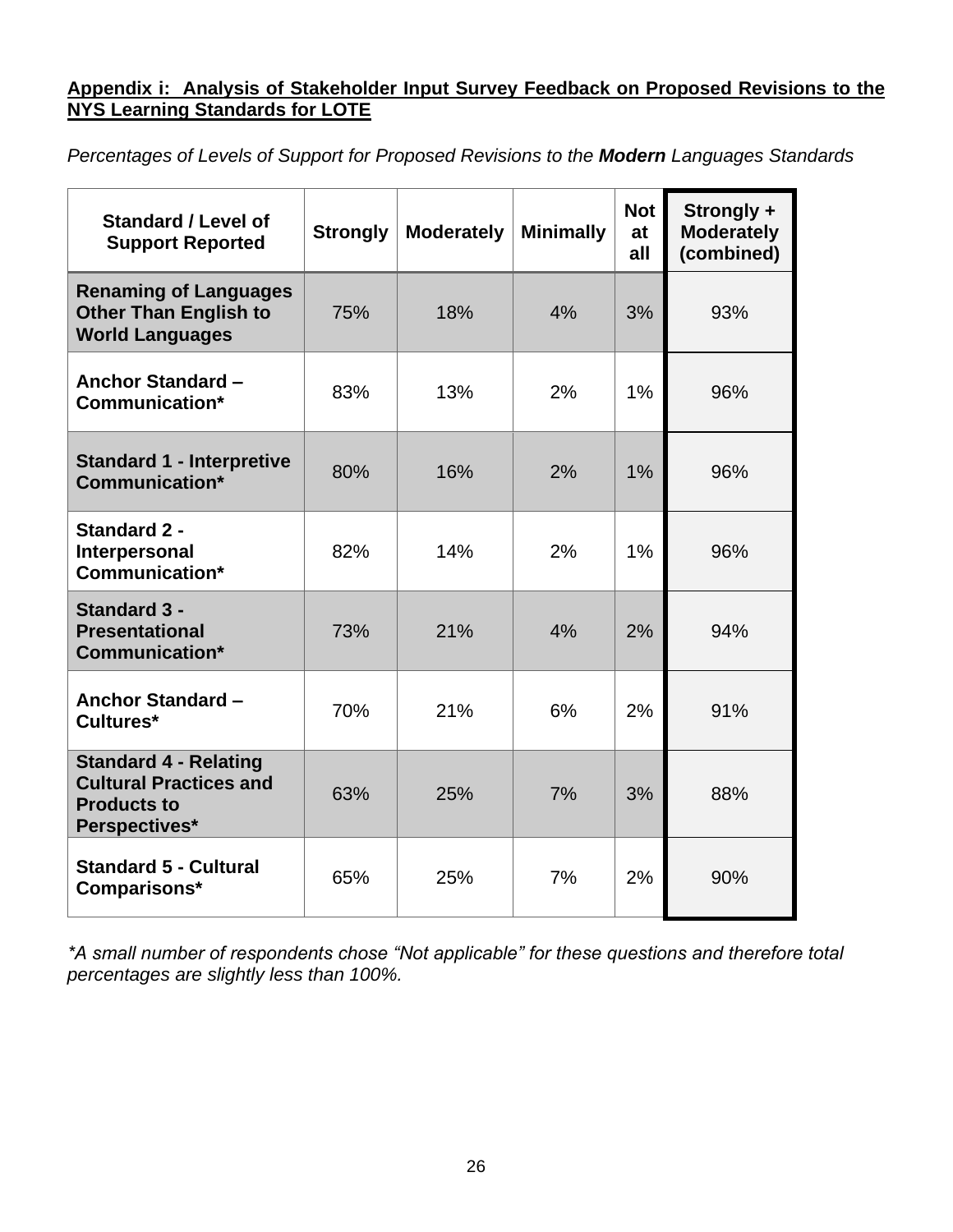*Percentages of Levels of Support for Proposed Revisions to the Classical Languages Standards* 

| <b>Standard / Level of</b><br><b>Support Reported</b>                                                      | <b>Strongly</b> | <b>Moderately</b> | <b>Minimally</b> | <b>Not</b><br>at<br>all | Strongly +<br><b>Moderately</b><br>(combined) |
|------------------------------------------------------------------------------------------------------------|-----------------|-------------------|------------------|-------------------------|-----------------------------------------------|
| <b>Anchor Standard -</b><br><b>Communication</b>                                                           | 65%             | 21%               | 10%              | 4%                      | 86%                                           |
| <b>Standard 1 - Interpretive</b><br><b>Communication</b>                                                   | 76%             | 17%               | 5%               | 2%                      | 93%                                           |
| <b>Standard 2 -</b><br><b>Presentational</b><br><b>Communication</b>                                       | 71%             | 21%               | 6%               | 2%                      | 92%                                           |
| Standard 3-<br>Interpersonal<br><b>Communication</b>                                                       | 73%             | 19%               | 5%               | 3%                      | 92%                                           |
| <b>Anchor Standard -</b><br><b>Cultures</b>                                                                | 66%             | 23%               | 7%               | 4%                      | 89%                                           |
| <b>Standard 4 - Relating</b><br><b>Cultural Practices and</b><br><b>Products to</b><br><b>Perspectives</b> | 64%             | 21%               | 10%              | 6%                      | 84%                                           |
| <b>Standard 5 - Cultural</b><br><b>Comparisons</b>                                                         | 62%             | 22%               | 10%              | 5%                      | 85%                                           |